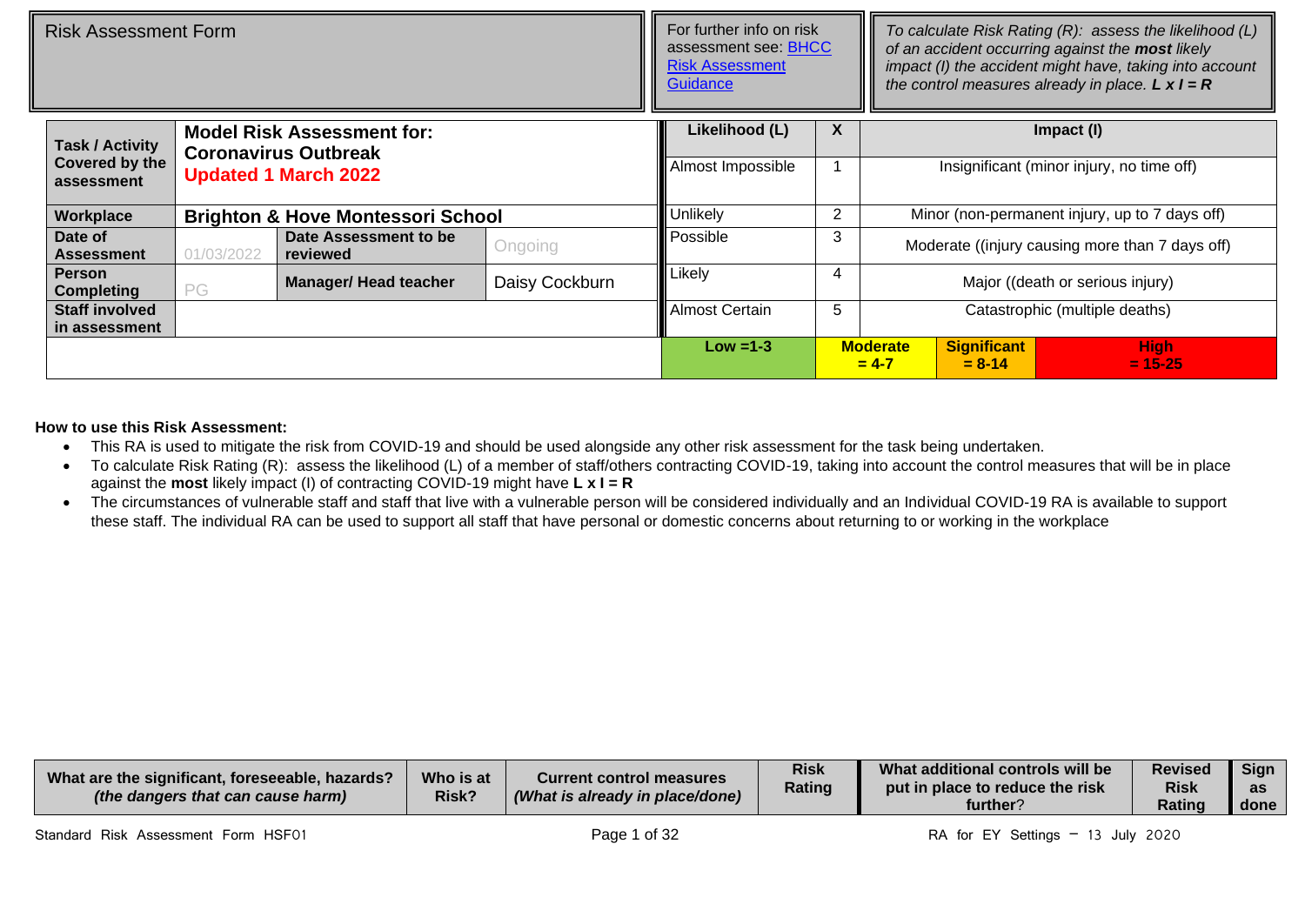|       |                                         |                                                       |  |                                                                                                                                                                                                                                                                                                                                                                                                                                                                                                                                                                                                                                                                                                                                                                                         |  |  | $\mathsf{R}$ | <b>Additional controls may vary</b><br>depending on local levels of<br>infection and individual risks<br>identified in particular settings                                                                                                                                                                                                                                             | L |  | $\mathsf{R}$ |  |
|-------|-----------------------------------------|-------------------------------------------------------|--|-----------------------------------------------------------------------------------------------------------------------------------------------------------------------------------------------------------------------------------------------------------------------------------------------------------------------------------------------------------------------------------------------------------------------------------------------------------------------------------------------------------------------------------------------------------------------------------------------------------------------------------------------------------------------------------------------------------------------------------------------------------------------------------------|--|--|--------------|----------------------------------------------------------------------------------------------------------------------------------------------------------------------------------------------------------------------------------------------------------------------------------------------------------------------------------------------------------------------------------------|---|--|--------------|--|
| 1.    | <b>TRANSMISSION OF VIRUS</b>            |                                                       |  |                                                                                                                                                                                                                                                                                                                                                                                                                                                                                                                                                                                                                                                                                                                                                                                         |  |  |              |                                                                                                                                                                                                                                                                                                                                                                                        |   |  |              |  |
| $1.1$ | <b>Attendance of Children and Staff</b> | Infection<br>of staff,<br>children<br>and<br>families |  | Communicate to staff and<br>parents/carers that they<br>should:<br><b>Follow government</b><br>guidance People with<br>COVID-19 and their<br>contacts if they have<br>COVID-19 symptoms.<br>There is no longer a legal<br>requirement for people with<br>COVID-19 to self-isolate,<br>however if they have any of<br>the main symptoms of<br>COVID-19 or a positive test<br>result, the public health<br>advice is still to stay at<br>home and avoid contact<br>with other people.<br>Therefore:<br><b>Symptomatic peoples</b><br>should get a PCR test and<br>are advised to stay at<br>home and avoid contact<br>with other people while<br>waiting for the test result.<br>Staff and children with<br>COVID-19 should stay at<br>home and avoid contact<br>with other people. Where |  |  |              | Plan short re-induction<br>process for staff returning to<br>the setting covering changes<br>in setting.<br>Where a child routinely<br>attends more than one setting<br>on a part time basis, parents<br>and carers encouraged to<br>work through the system of<br>controls with the other setting<br>to address any risks identified<br>to deliver appropriate care for<br>the child. |   |  |              |  |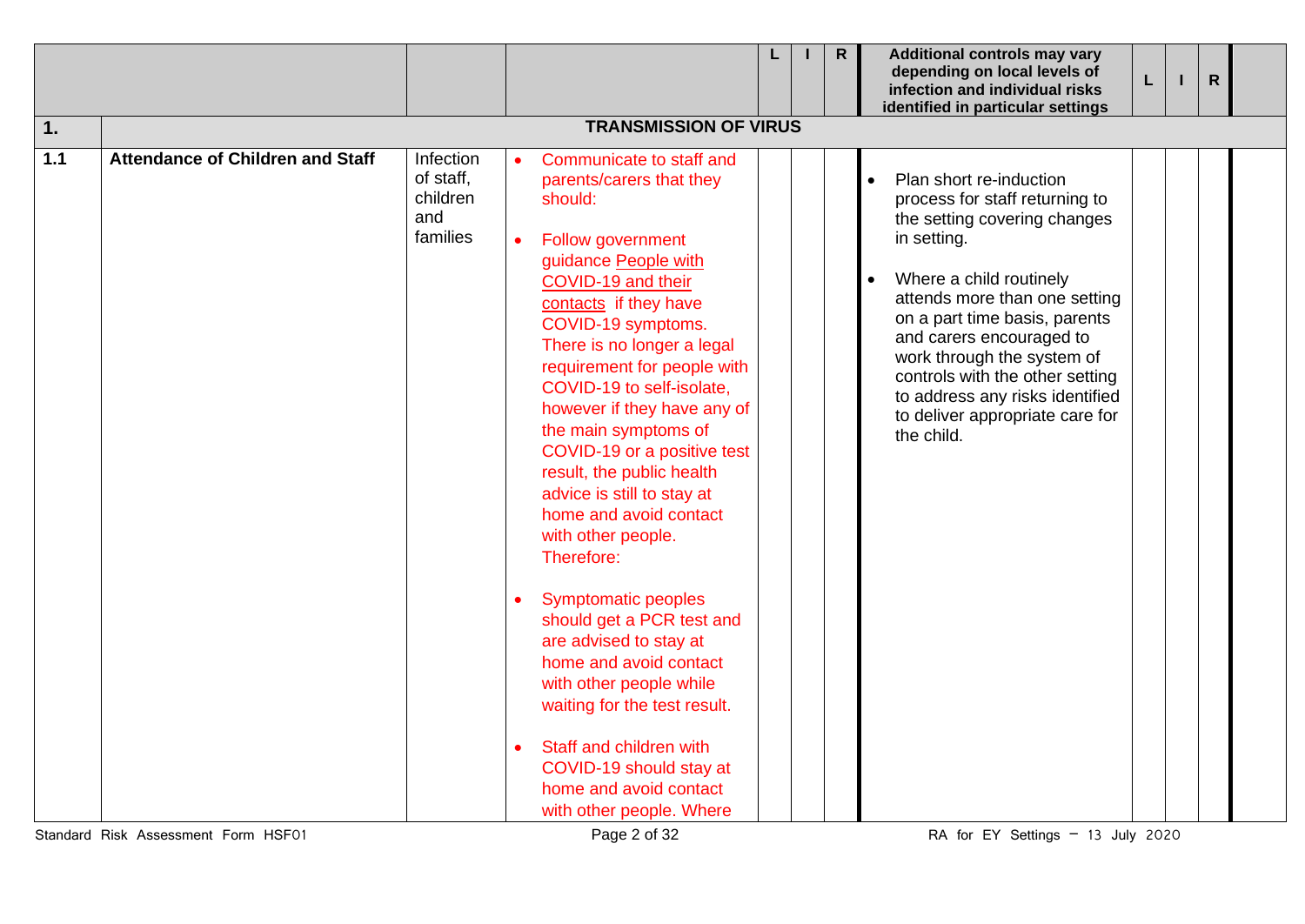|  | possible, staff should let             |  |
|--|----------------------------------------|--|
|  | people who they have                   |  |
|  | been in close contact with             |  |
|  | know about their positive              |  |
|  | test result                            |  |
|  |                                        |  |
|  | If PCR/LFD is positive staff           |  |
|  | may still need to stay at              |  |
|  | home for up to 10 full days            |  |
|  |                                        |  |
|  | (or longer if they still have          |  |
|  | a high temperature).                   |  |
|  | However, they can take                 |  |
|  | an LFD test from 5 days                |  |
|  | after symptoms started (or             |  |
|  | the day a PCR test was                 |  |
|  | taken if they did not have             |  |
|  | symptoms) followed by                  |  |
|  | another LFD test the next              |  |
|  | day. If both these test                |  |
|  | results are negative, and              |  |
|  | they do not have a high                |  |
|  | temperature, they may                  |  |
|  | return to the setting. If the          |  |
|  | day 5 LFD test result is               |  |
|  | positive, they should                  |  |
|  | continue to take LFD tests             |  |
|  | until they receive 2                   |  |
|  | consecutive negative test              |  |
|  | results.                               |  |
|  |                                        |  |
|  | Those who end their self-<br>$\bullet$ |  |
|  | isolation period before 10             |  |
|  | full days are also strongly            |  |
|  | advised to:                            |  |
|  |                                        |  |
|  | • limit close contact with             |  |
|  | other people outside their             |  |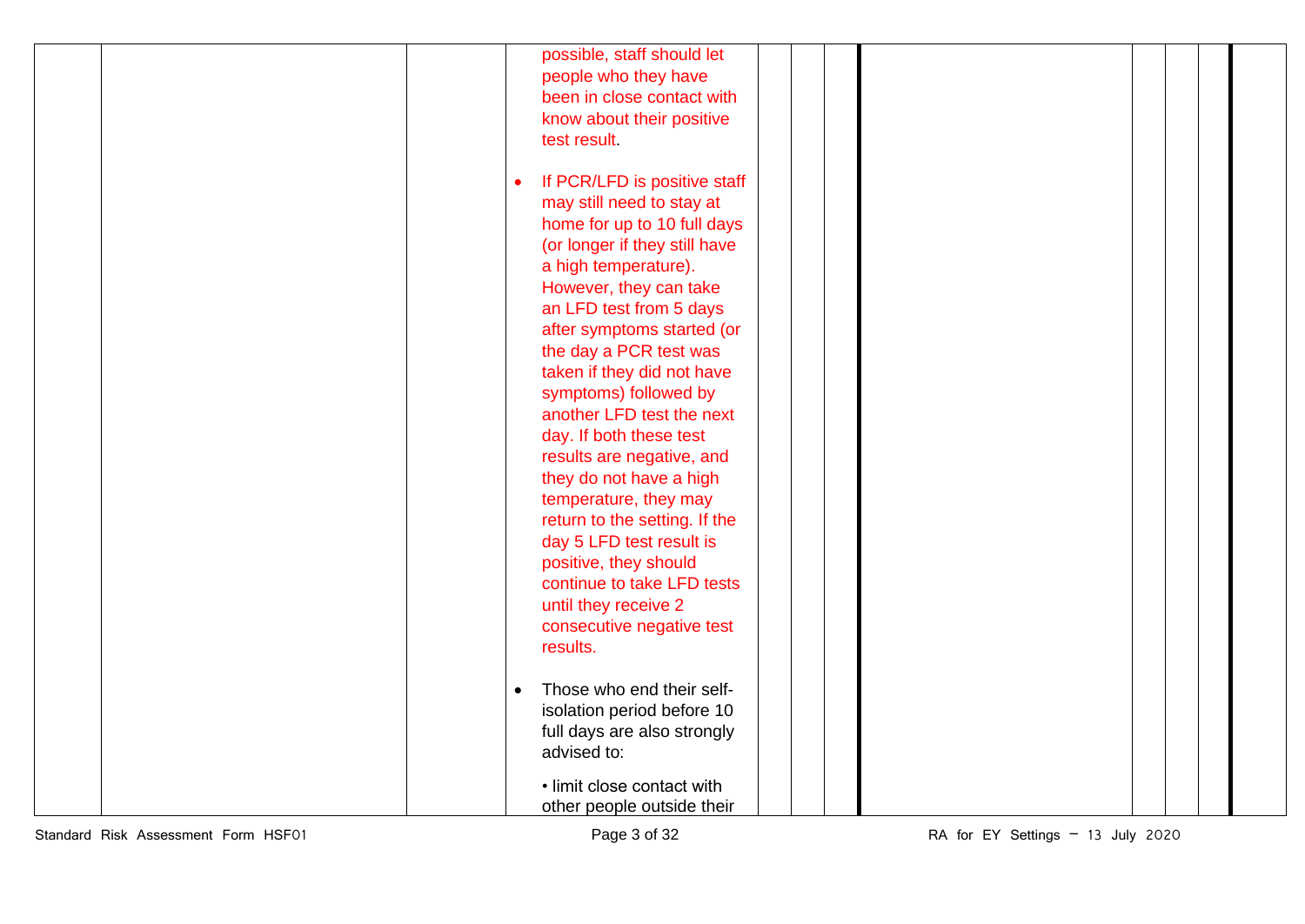|  | household, especially in<br>crowded, enclosed or<br>poorly ventilated spaces<br>• wear a face covering in<br>crowded, enclosed or<br>poorly ventilated spaces<br>and where they are in<br>close contact with other<br>people<br>• limit contact with anyone<br>who is at higher risk of<br>severe illness if infected<br>with COVID-19 (including<br>not visiting those in care<br>homes or hospitals) |
|--|--------------------------------------------------------------------------------------------------------------------------------------------------------------------------------------------------------------------------------------------------------------------------------------------------------------------------------------------------------------------------------------------------------|
|  | This advice should be<br>followed until 10 full days<br>from when their self<br>isolation period started.<br>Settings should consider<br>whether these conditions<br>can be met, and if they<br>cannot, it is recommended<br>that the staff member carry<br>out the full 10 days<br>isolation period                                                                                                   |
|  | Children may also end their<br>$\bullet$<br>isolation early, if the same<br>conditions apply, however<br>LFD testing is at parental<br>or guardian discretion (and<br>the government states that<br>regular LFD testing is not<br>suitable for under 5s)<br>therefore if LFD tests are                                                                                                                 |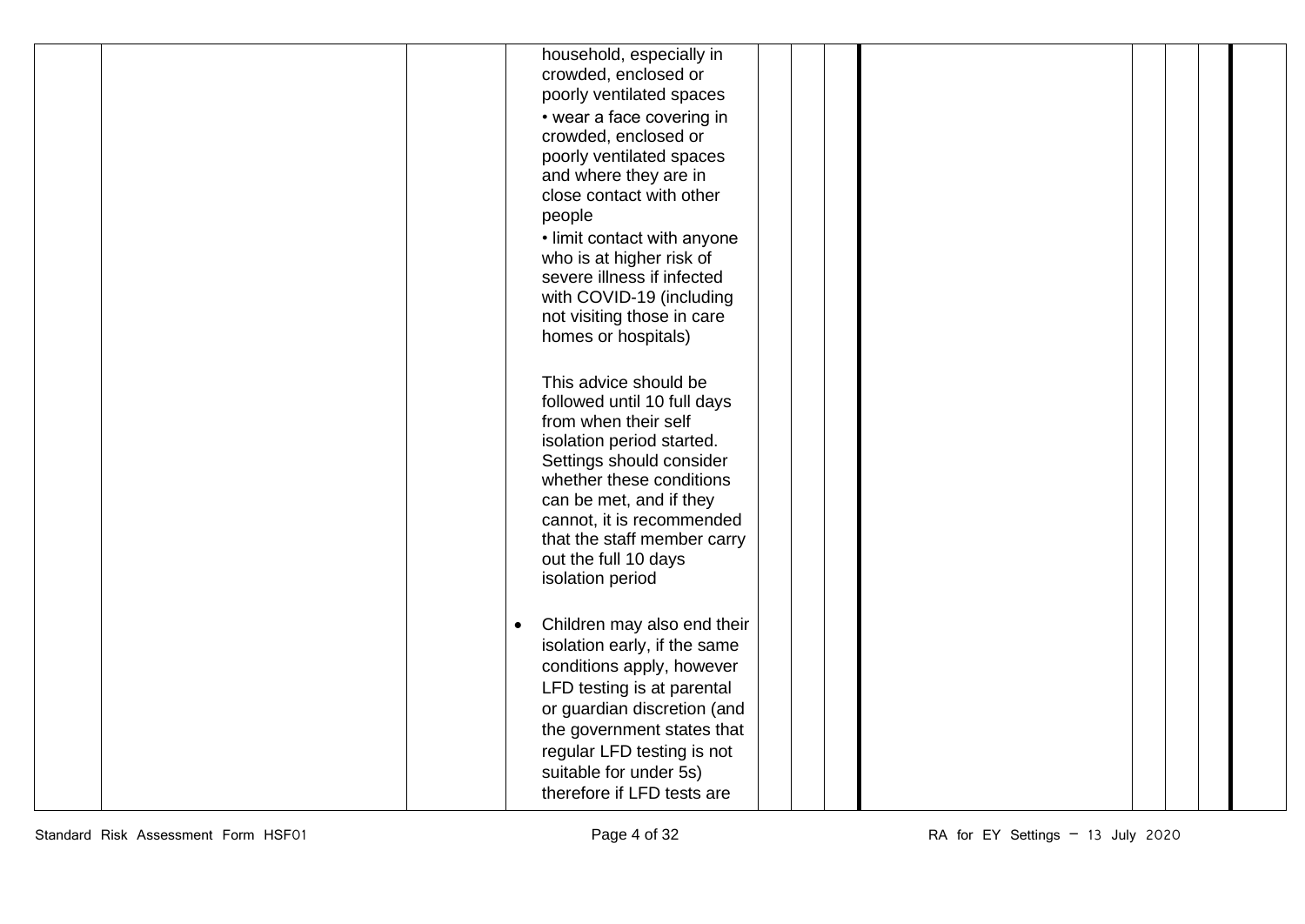|  |           | not carried out, it is        |  |  |  |  |
|--|-----------|-------------------------------|--|--|--|--|
|  |           | recommended that children     |  |  |  |  |
|  |           | isolate for the full 10 days  |  |  |  |  |
|  |           |                               |  |  |  |  |
|  |           |                               |  |  |  |  |
|  | $\bullet$ | If staff live in the same     |  |  |  |  |
|  |           | household as someone          |  |  |  |  |
|  |           | with COVID-19 and are not     |  |  |  |  |
|  |           | symptomatic/unwell, are       |  |  |  |  |
|  |           | fully vaccinated, they do     |  |  |  |  |
|  |           | not need to self-isolate.     |  |  |  |  |
|  |           | However they are still        |  |  |  |  |
|  |           | advised to minimise           |  |  |  |  |
|  |           | contact with the person       |  |  |  |  |
|  |           | who has COVID-19, work        |  |  |  |  |
|  |           | from home if they able to     |  |  |  |  |
|  |           |                               |  |  |  |  |
|  |           | do so, avoid contact with     |  |  |  |  |
|  |           | anyone who is higher risk     |  |  |  |  |
|  |           | of becoming severely          |  |  |  |  |
|  |           | unwell if they are infected   |  |  |  |  |
|  |           | with COVID-19, limit close    |  |  |  |  |
|  |           | contact with other people     |  |  |  |  |
|  |           | outside their household,      |  |  |  |  |
|  |           | especially in crowded,        |  |  |  |  |
|  |           | enclosed or poorly            |  |  |  |  |
|  |           | ventilated spaces and wear    |  |  |  |  |
|  |           | a face covering in crowded,   |  |  |  |  |
|  |           | enclosed or poorly            |  |  |  |  |
|  |           | ventilated spaces and         |  |  |  |  |
|  |           | where they are in close       |  |  |  |  |
|  |           | contact with other people     |  |  |  |  |
|  |           |                               |  |  |  |  |
|  |           | Children who live with        |  |  |  |  |
|  |           | someone who has COVID-        |  |  |  |  |
|  |           | 19 can continue to attend     |  |  |  |  |
|  |           |                               |  |  |  |  |
|  |           | the setting as normal (if not |  |  |  |  |
|  |           | symptomatic or unwell)        |  |  |  |  |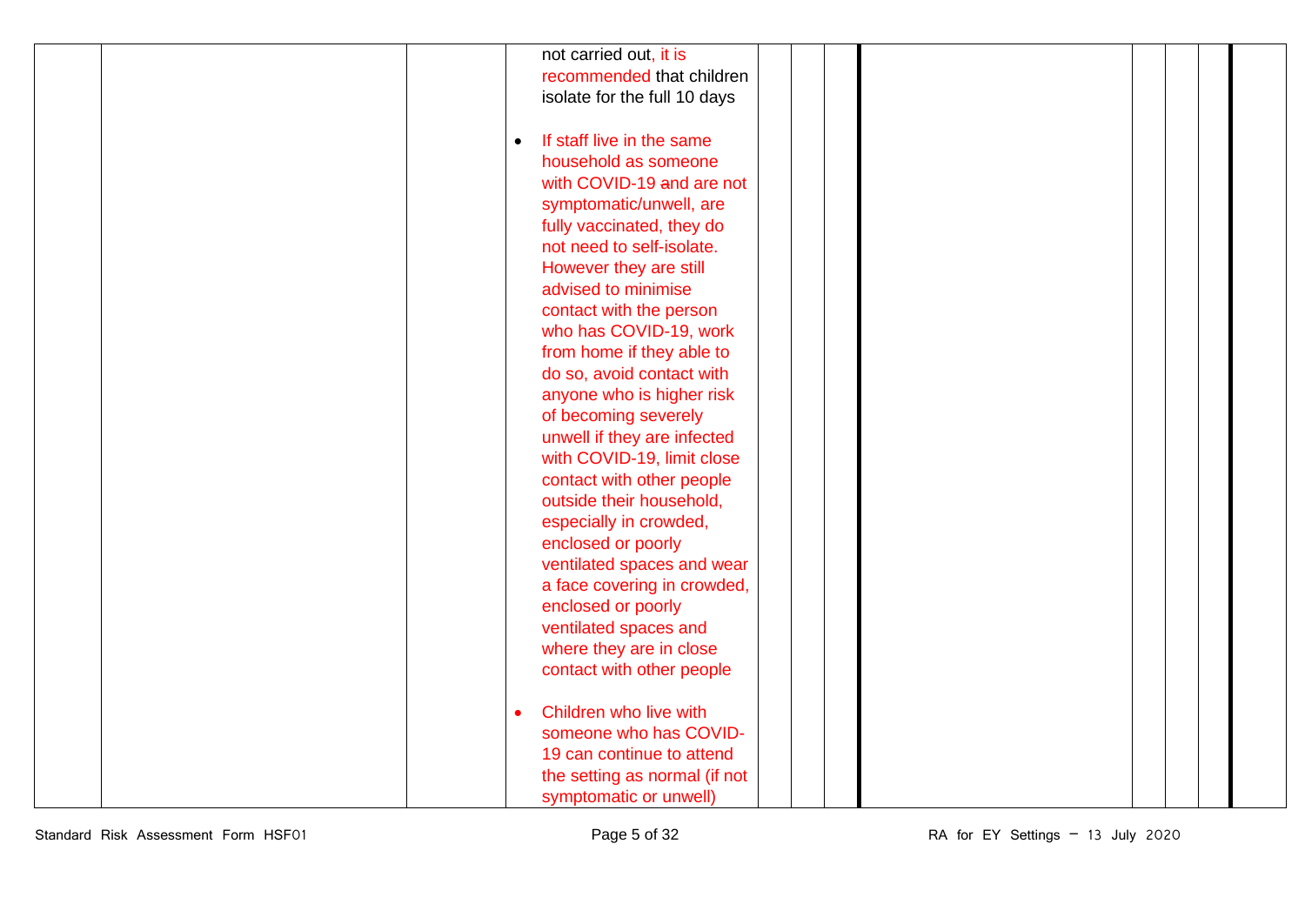| $\bullet$ | If (as a close contact), a<br>staff member or child<br>develops symptoms while<br>they are isolating, they<br>should arrange to have a<br>PCR test. If the test result<br>is positive, they should<br>follow the advice for people<br>with COVID-19 to stay at<br>home and must start a new<br>self-isolation period. |  |  |  |
|-----------|-----------------------------------------------------------------------------------------------------------------------------------------------------------------------------------------------------------------------------------------------------------------------------------------------------------------------|--|--|--|
|           | Parents and staff asked to<br>inform the setting<br>immediately of the results<br>of a positive test.                                                                                                                                                                                                                 |  |  |  |
| $\bullet$ | Information given to all<br>parents/carers. Accessible<br>leaflets, posters and online<br>materials widely shared<br>and visible. Consider<br>contacting EMAS for<br>support for parents with<br>English as an additional<br>language.                                                                                |  |  |  |
| $\bullet$ | Parents and carers closely<br>monitor children for signs<br>of Covid-19 symptoms in<br>line with guidance. NB.<br>Vaccines can cause a mild<br>fever in children. This is a<br>common and expected<br>reaction and isolation is not                                                                                   |  |  |  |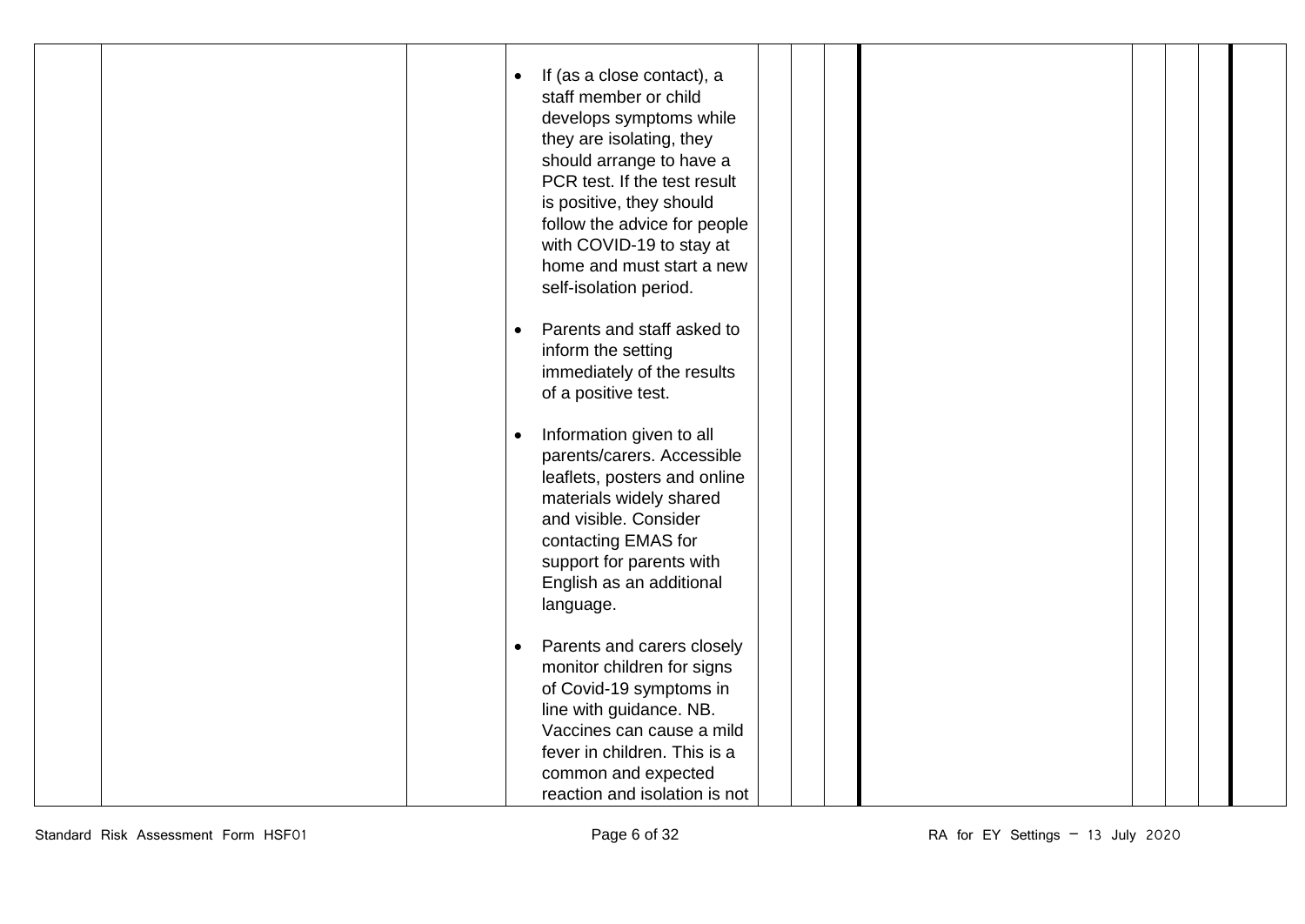| What are the significant, foreseeable, hazards? | Who is at | <b>Current control measures</b> | <b>Risk</b><br>Rating |  |    | What additional controls will be<br>put in place to reduce the risk<br>further?                                                            |  | <b>Revised</b><br><b>Risk</b><br><b>Rating</b> |   | <b>Sign</b>         |
|-------------------------------------------------|-----------|---------------------------------|-----------------------|--|----|--------------------------------------------------------------------------------------------------------------------------------------------|--|------------------------------------------------|---|---------------------|
| (the dangers that can cause harm)               | Risk?     | (What is already in place/done) |                       |  | R. | <b>Additional controls may vary</b><br>depending on local levels of<br>infection and individual risks<br>identified in particular settings |  |                                                | D | <b>as</b><br>l done |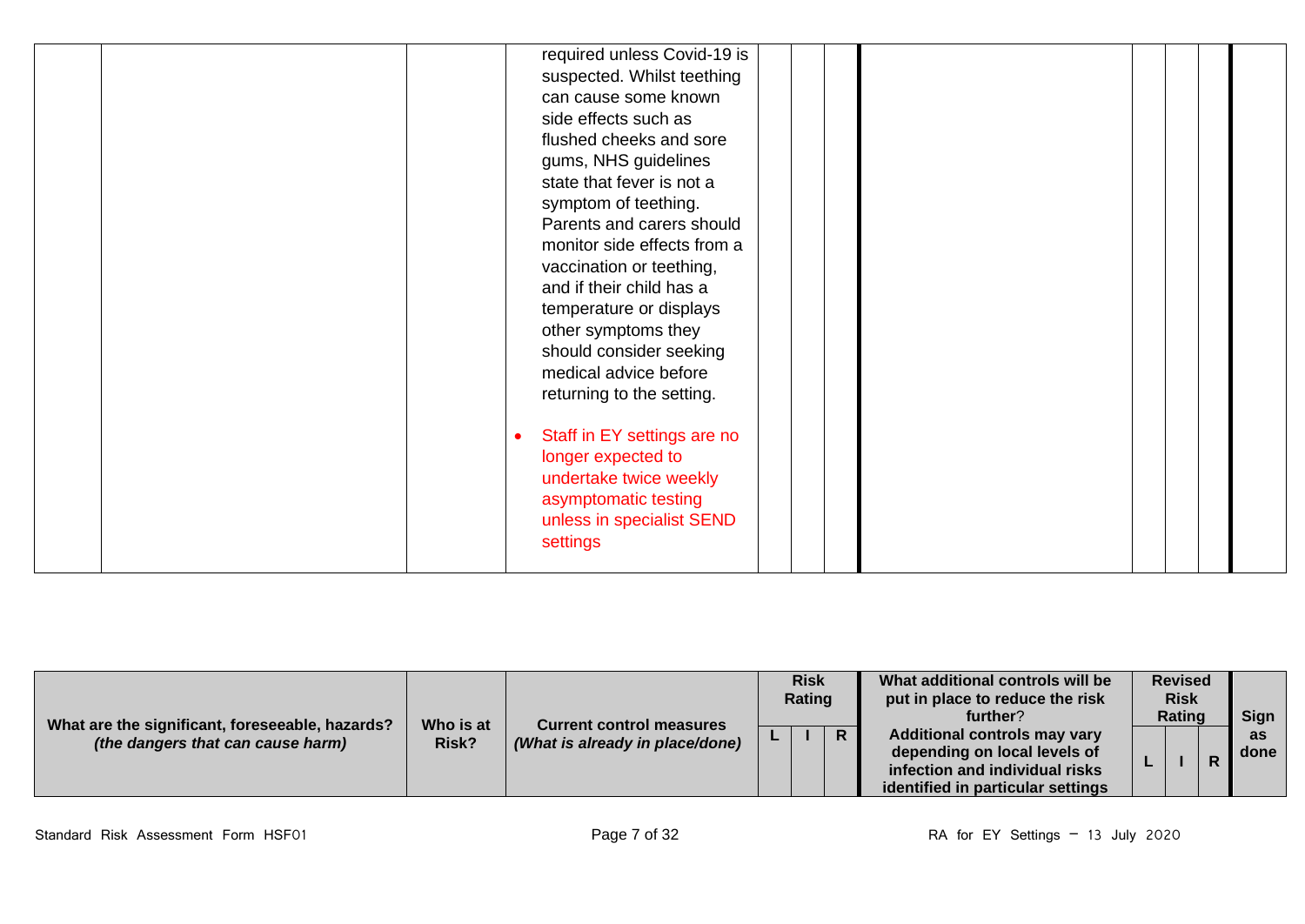| 1.2 | Protecting shielded and clinically  | Infection |                                                                                                 |  |
|-----|-------------------------------------|-----------|-------------------------------------------------------------------------------------------------|--|
|     | vulnerable adults and children, and | of staff, | Shielding advice has now<br>Staff are offered an individual                                     |  |
|     | people with particular              | children  | been ended. All CEV or CV<br>risk assessment before                                             |  |
|     | characteristics who may be at risk. | and       | children should attend their<br>returning to work. For                                          |  |
|     |                                     | families  | clinically vulnerable staff who<br>setting unless they are one                                  |  |
|     |                                     |           | of a very small number of<br>have continued to work,                                            |  |
|     |                                     |           | children under paediatric or<br>managers may wish to                                            |  |
|     |                                     |           | other specialist care and<br>discuss flexibilities to support                                   |  |
|     |                                     |           | have been advised by their<br>them, such as staggered start                                     |  |
|     |                                     |           | GP or clinician not to<br>times to reduce travel during                                         |  |
|     |                                     |           | attend. CEV children<br>rush hour and offering and                                              |  |
|     |                                     |           | where possible offering on-<br>returning to a setting                                           |  |
|     |                                     |           | should have an Individual<br>site roles that enable them to                                     |  |
|     |                                     |           | Risk Assessment in place.<br>stay 2m away from others.                                          |  |
|     |                                     |           |                                                                                                 |  |
|     |                                     |           | <b>Clinically Extremely</b><br>$\bullet$<br>Consider continuing to take<br>Vulnerable staff are |  |
|     |                                     |           | care to socially distance from<br>advised to follow medical                                     |  |
|     |                                     |           | other adults including older<br>advice and latest                                               |  |
|     |                                     |           | children and adolescents<br>government Guidance.                                                |  |
|     |                                     |           | CEV & CV staff and those<br>wherever possible                                                   |  |
|     |                                     |           | who live with someone who                                                                       |  |
|     |                                     |           | is CEV will attend work                                                                         |  |
|     |                                     |           | subject to agreed Individual                                                                    |  |
|     |                                     |           | <b>Risk Assessment in</b>                                                                       |  |
|     |                                     |           | place/reviewed                                                                                  |  |
|     |                                     |           |                                                                                                 |  |
|     |                                     |           | Pregnant staff should                                                                           |  |
|     |                                     |           | follow the government                                                                           |  |
|     |                                     |           | guidance for pregnancy &                                                                        |  |
|     |                                     |           | be subject to individual risk                                                                   |  |
|     |                                     |           | assessments. They are                                                                           |  |
|     |                                     |           | advised to take particular                                                                      |  |
|     |                                     |           | care to practise frequent,                                                                      |  |
|     |                                     |           | thorough hand washing,                                                                          |  |
|     |                                     |           | and cleaning of frequently                                                                      |  |
|     |                                     |           | touched areas in their                                                                          |  |
|     |                                     |           | home or workspace, taking                                                                       |  |
|     |                                     |           | particular care when they                                                                       |  |
|     |                                     |           | are 28 weeks pregnant and                                                                       |  |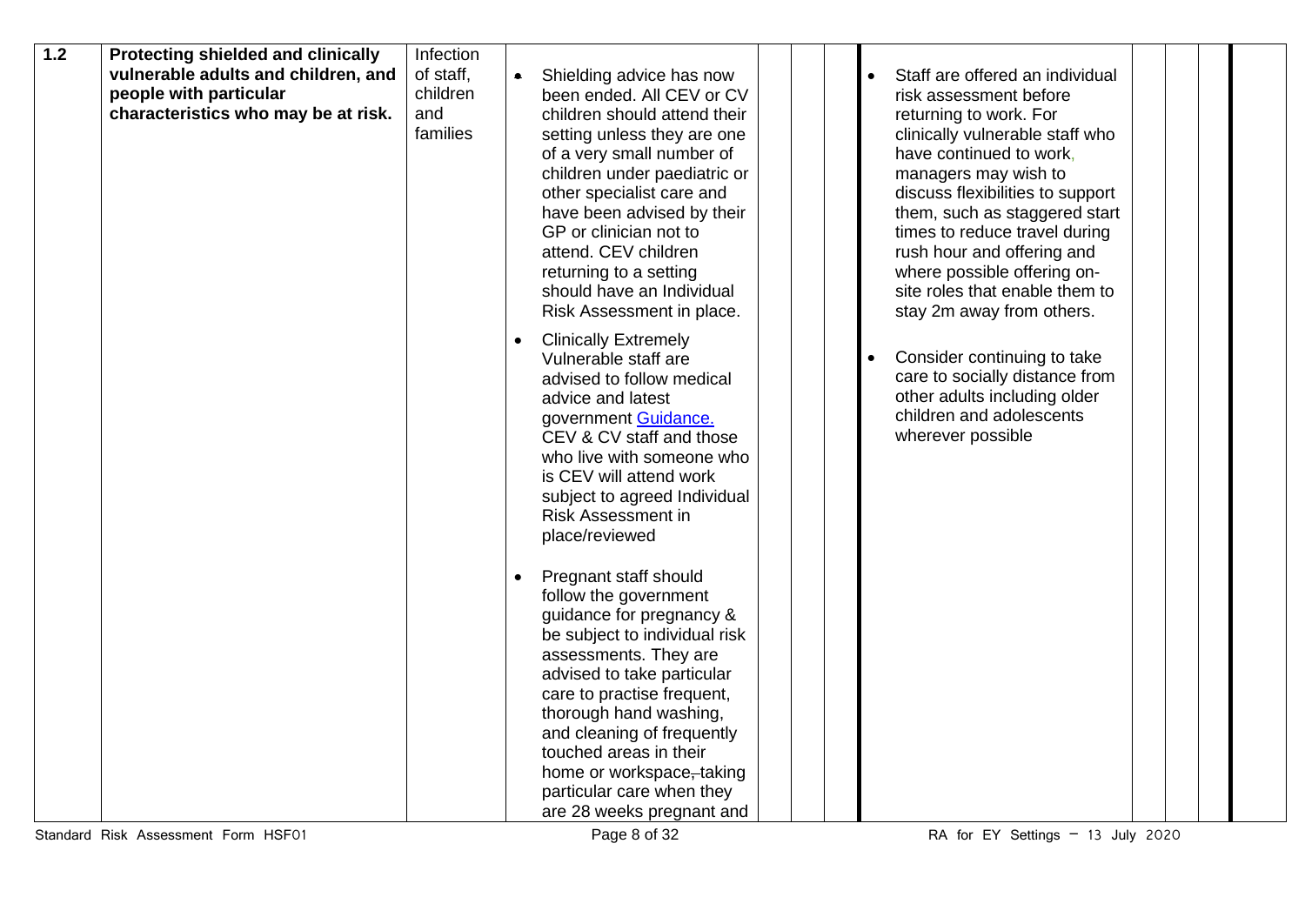|  |           | beyond. Further advice is<br>available from the Royal<br><b>College of</b><br>Gynaecologogists.                                                                                                                                                                                           |  |  |  |
|--|-----------|-------------------------------------------------------------------------------------------------------------------------------------------------------------------------------------------------------------------------------------------------------------------------------------------|--|--|--|
|  |           | If people with possible risk<br>factors are concerned,<br>settings discuss their<br>concerns and explain the<br>measures the setting is<br>putting in place to reduce<br>risks. Setting leaders<br>should try as far as<br>practically possible to<br>accommodate additional<br>measures. |  |  |  |
|  | $\bullet$ | Staff and the families of<br>children who have been<br>travelling abroad should<br>follow the rules on arriving<br>in England following<br>international travel                                                                                                                           |  |  |  |
|  |           | Settings support and<br>encourage vaccine take up<br>and enable all staff who<br>are eligible for a<br>vaccination to attend<br>booked vaccine<br>appointments, where<br>possible.                                                                                                        |  |  |  |

| What are the significant, foreseeable, hazards?<br>(the dangers that can cause harm) | Who is at | <b>Current control measures</b><br>(What is already in place/done) | <b>Risk</b><br>Rating | What additional controls will be<br>put in place to reduce the risk<br>further? | <b>Revised</b><br><b>Risk</b><br><b>Rating</b> |  |  | <b>Sign</b><br>as |
|--------------------------------------------------------------------------------------|-----------|--------------------------------------------------------------------|-----------------------|---------------------------------------------------------------------------------|------------------------------------------------|--|--|-------------------|
|                                                                                      | Risk?     |                                                                    |                       | <b>Additional controls may vary</b><br>depending on local levels of             |                                                |  |  | l done i          |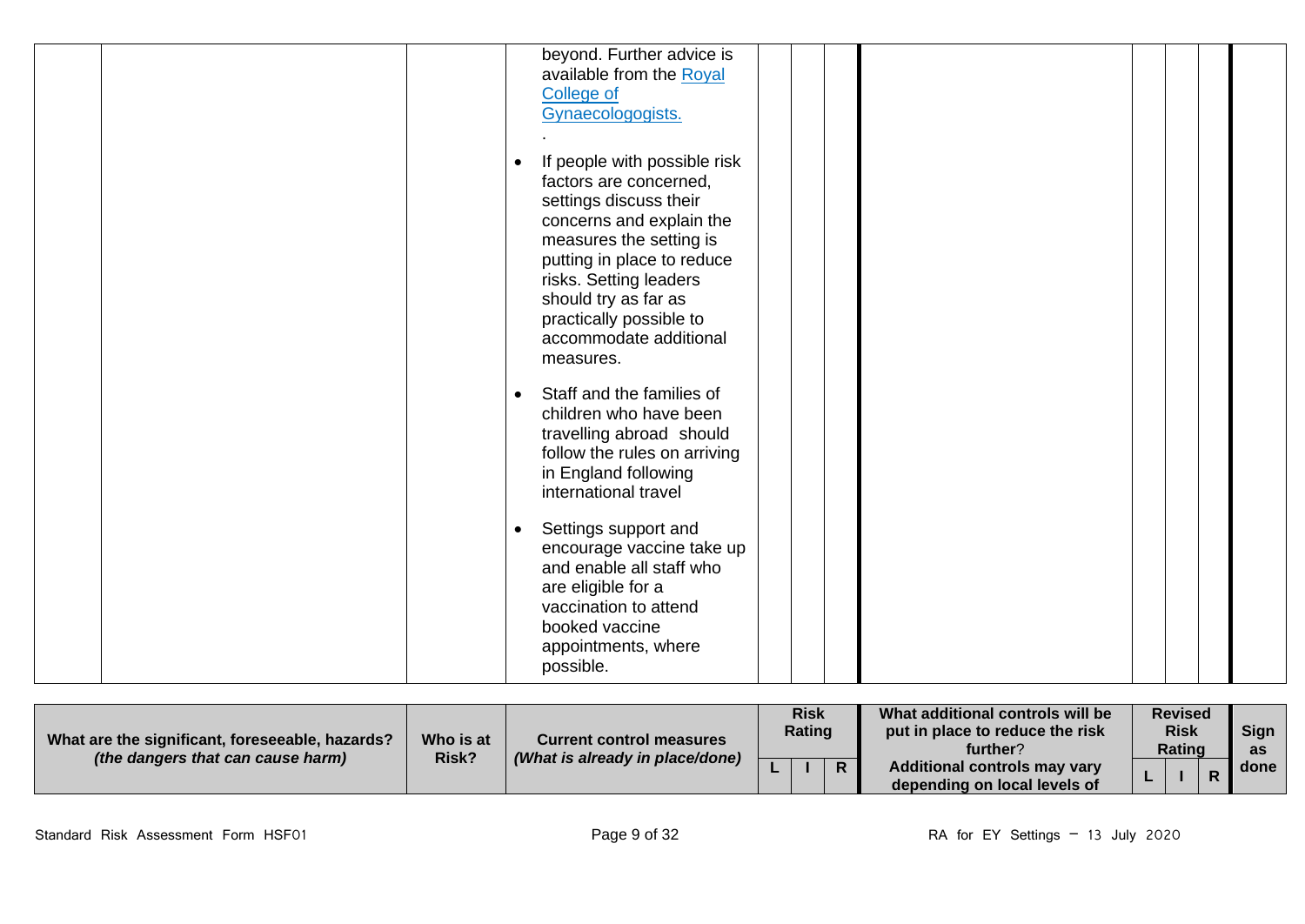|     |                                                 |                                          |           |                                                                                                                                                                                                                                                                                                                                                                                                                                                                                                                                  |                       |                | infection and individual risks<br>identified in particular settings                                                                                                   |   |                                         |              |                   |
|-----|-------------------------------------------------|------------------------------------------|-----------|----------------------------------------------------------------------------------------------------------------------------------------------------------------------------------------------------------------------------------------------------------------------------------------------------------------------------------------------------------------------------------------------------------------------------------------------------------------------------------------------------------------------------------|-----------------------|----------------|-----------------------------------------------------------------------------------------------------------------------------------------------------------------------|---|-----------------------------------------|--------------|-------------------|
| 1.3 | Physical distancing and grouping                | Infection<br>of staff<br>and<br>children | $\bullet$ | Adult: child ratios specified<br>by the Early Years<br>Foundation Stage are<br>maintained<br>If required, attendance<br>patterns are reviewed to<br>allow for-consistency of<br>smaller groups of children<br>and key staff where<br>possible.<br>It is recommended settings<br>keep a record of children<br>and staff in each group,<br>and any close contact that<br>takes places between<br>children and staff however<br>contact tracing has now<br>ended<br>Learning opportunities and<br>time spent outdoors<br>maximised. |                       |                | If settings are experiencing<br>$\bullet$<br>staff shortages please refer to<br>current DfE guidance<br>regarding flexibility with ratios<br>and grouping of children |   |                                         |              |                   |
|     | What are the significant, foreseeable, hazards? | Who is at                                |           | <b>Current control measures</b>                                                                                                                                                                                                                                                                                                                                                                                                                                                                                                  | <b>Risk</b><br>Rating | $\overline{R}$ | What additional controls will be<br>put in place to reduce the risk<br>further?<br><b>Additional controls may vary</b>                                                |   | <b>Revised</b><br><b>Risk</b><br>Rating |              | <b>Sign</b><br>as |
|     | (the dangers that can cause harm)               | Risk?                                    |           | (What is already in place/done)                                                                                                                                                                                                                                                                                                                                                                                                                                                                                                  |                       |                | depending on local levels of<br>infection and individual risks<br>identified in particular settings                                                                   | L |                                         | $\mathsf{R}$ | done              |

| . | <b>Face Coverings</b> | Infection<br>of staff | e coverings are no<br>$\sim$<br>acc." |  |  |
|---|-----------------------|-----------------------|---------------------------------------|--|--|
|   |                       |                       | longer a legal                        |  |  |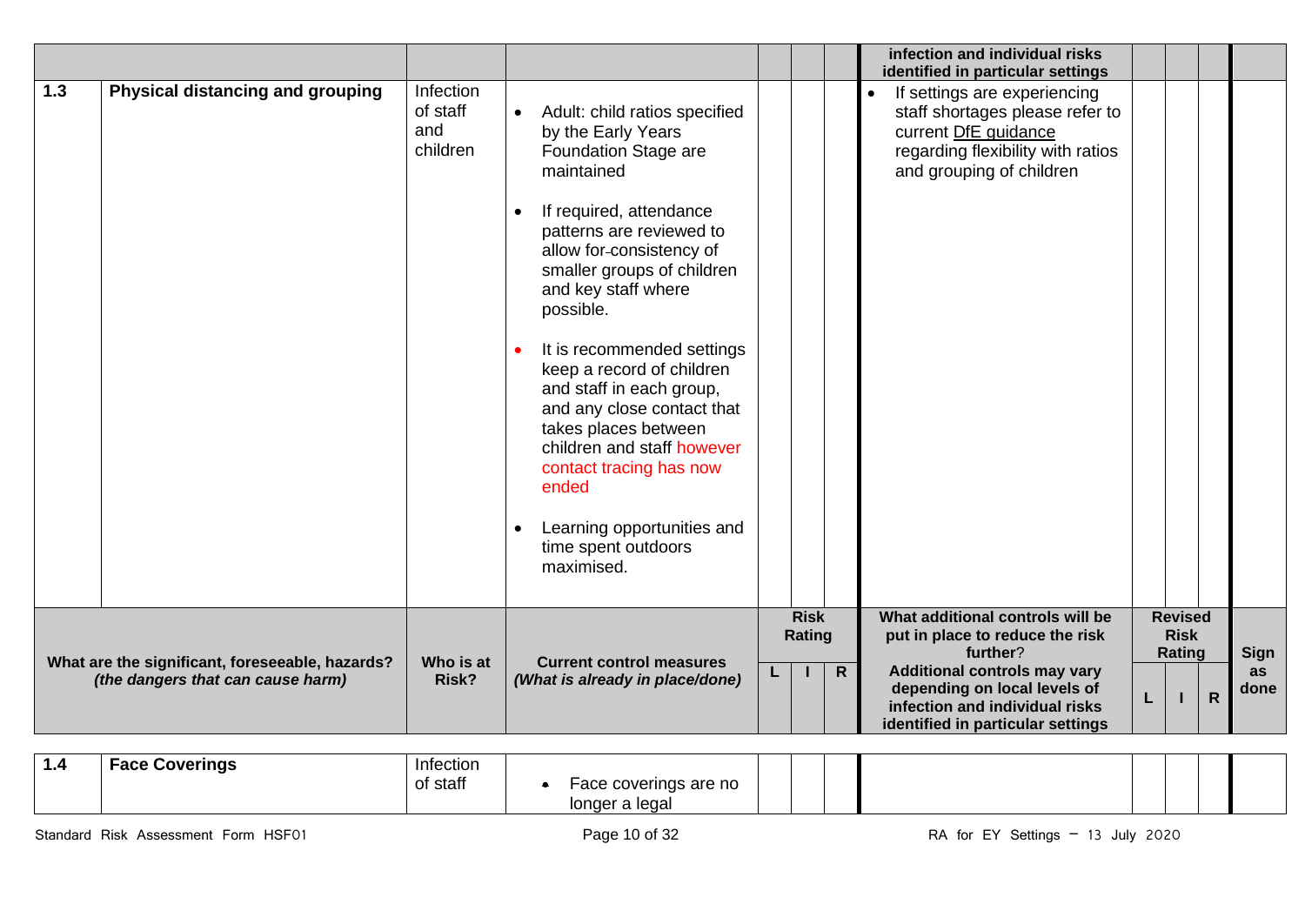| and<br>children | requirement however<br>the government<br>recommends they are<br>still worn in enclosed<br>and crowded spaces<br>where you may come<br>into contact with people<br>you don't normally<br>meet. This may apply in                                                                     |  |  |  |
|-----------------|-------------------------------------------------------------------------------------------------------------------------------------------------------------------------------------------------------------------------------------------------------------------------------------|--|--|--|
|                 | settings at arrival and<br>leaving times. In<br>addition, if staff wish to<br>still wear them in other<br>circumstances, this will<br>be supported<br>Reusable face<br>$\bullet$<br>coverings safely stored<br>by wearers in<br>individual, sealable<br>plastic bags between<br>use |  |  |  |

| What are the significant, foreseeable, hazards?<br>(the dangers that can cause harm) |                           | Who is at<br>Risk?                       |  | <b>Current control measures</b>                                                                                                                                                                                   |  |  | (What is already in place/done) |  | <b>Risk</b><br>Rating |   | What additional controls will be<br>put in place to reduce the risk<br>further? | <b>Revised</b><br><b>Risk</b><br>Rating |  | Sign<br><b>as</b><br>done |
|--------------------------------------------------------------------------------------|---------------------------|------------------------------------------|--|-------------------------------------------------------------------------------------------------------------------------------------------------------------------------------------------------------------------|--|--|---------------------------------|--|-----------------------|---|---------------------------------------------------------------------------------|-----------------------------------------|--|---------------------------|
| 1.5                                                                                  | <b>Health and hygiene</b> | Infection<br>of staff<br>and<br>children |  | All adults and children<br>clean their hands<br>according to guidance on<br>hand cleaning<br>Handwashing facilities are<br>available. Where a sink is<br>not nearby an appropriate<br>hand sanitiser is provided. |  |  | R                               |  |                       | D |                                                                                 |                                         |  |                           |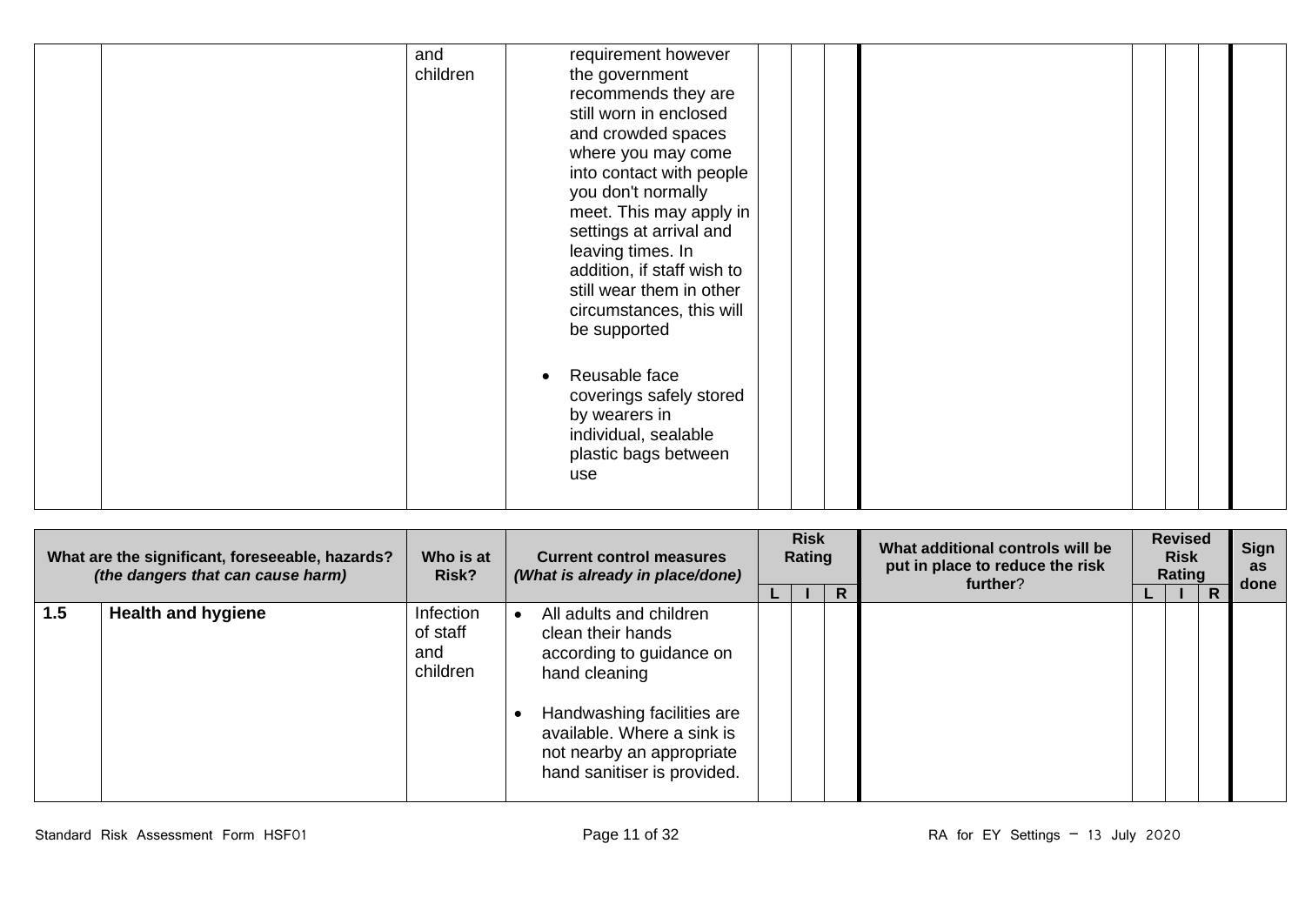| All adults and children<br>$\bullet$<br>clean their hands on arrival<br>at the setting, before and<br>after eating, and after<br>sneezing or coughing. |  |
|--------------------------------------------------------------------------------------------------------------------------------------------------------|--|
| Help is given to children<br>who have trouble cleaning<br>hands independently.                                                                         |  |
| Good hygiene is promoted:<br>'catch it, bin it, kill it'<br>approach shared. Children<br>reminded not to put<br>hands/fingers in<br>mouth/nose/eyes.   |  |
| Lidded bins for tissues<br>emptied regularly<br>throughout the day.                                                                                    |  |

| Infection<br>1.5<br>of staff<br>and<br>children | Spaces well ventilated<br>using natural ventilation<br>(opening windows,<br>preferably one at each end<br>of a room to allow clear air<br>flow) or ventilation units<br>(adjusted to increase the<br>ventilation rate wherever<br>possible and only fresh<br>outside air is circulated). In<br>colder weather, windows<br>should be opened just<br>enough to provide constant<br>background ventilation and | To balance the need for<br>increased ventilation while<br>maintaining a comfortable<br>temperature, the following<br>measures should also be<br>used as appropriate:<br>opening high level<br>windows in<br>preference to low<br>level to reduce<br>draughts<br>increasing the<br>ventilation while |
|-------------------------------------------------|-------------------------------------------------------------------------------------------------------------------------------------------------------------------------------------------------------------------------------------------------------------------------------------------------------------------------------------------------------------------------------------------------------------|-----------------------------------------------------------------------------------------------------------------------------------------------------------------------------------------------------------------------------------------------------------------------------------------------------|
|-------------------------------------------------|-------------------------------------------------------------------------------------------------------------------------------------------------------------------------------------------------------------------------------------------------------------------------------------------------------------------------------------------------------------------------------------------------------------|-----------------------------------------------------------------------------------------------------------------------------------------------------------------------------------------------------------------------------------------------------------------------------------------------------|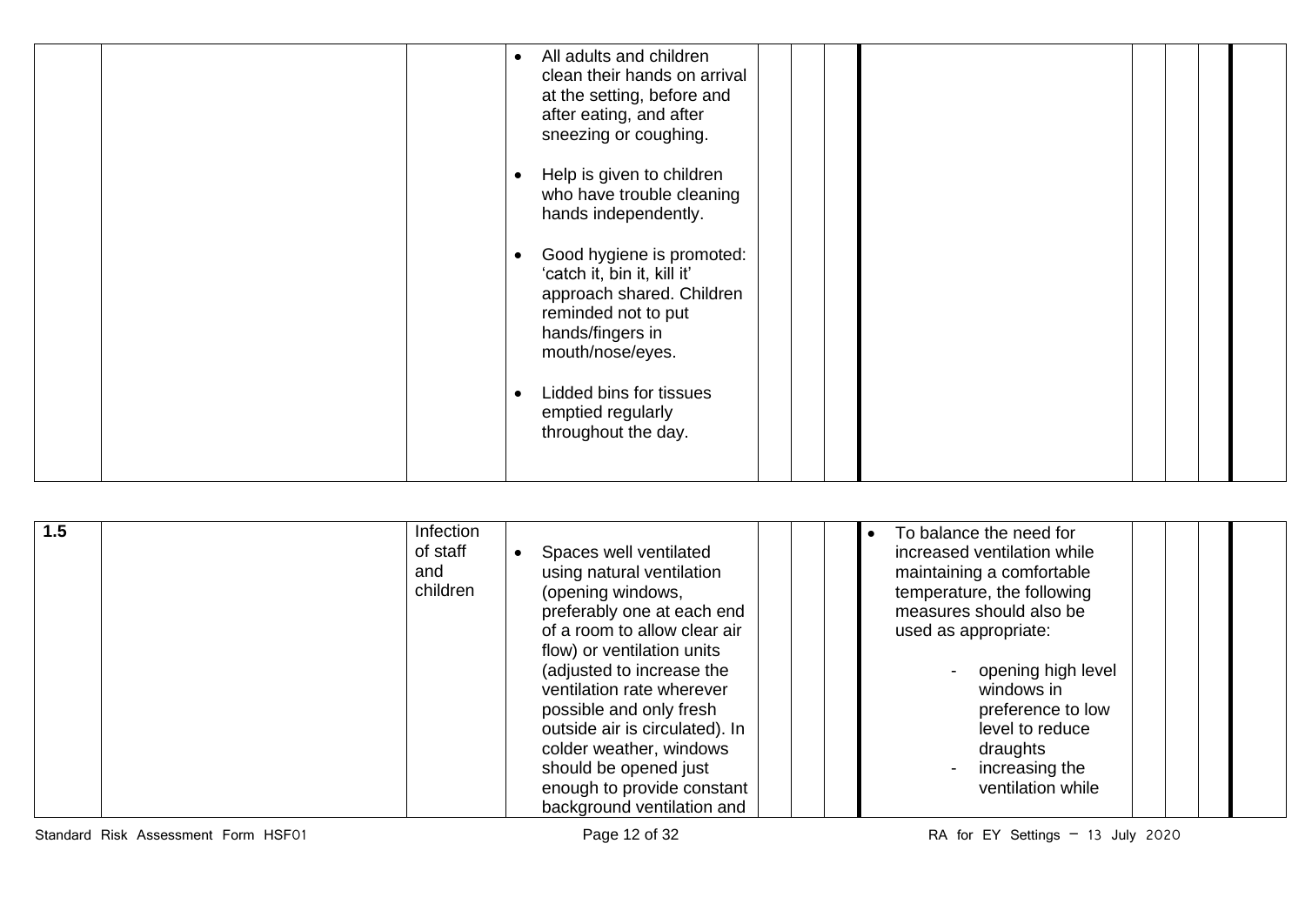|  |  | periodically opened more<br>fully where possible (e.g. | spaces are<br>unoccupied |  |
|--|--|--------------------------------------------------------|--------------------------|--|
|  |  | between room uses)                                     | re-arranging             |  |
|  |  |                                                        | furniture where          |  |
|  |  | Poorly ventilated areas                                | possible to avoid        |  |
|  |  | identified and steps taken                             | direct draughts          |  |
|  |  | to improve fresh air flow -                            | Heating should be        |  |
|  |  | extra consideration when                               | used as necessary        |  |
|  |  | holding events/others on                               | to ensure comfort        |  |
|  |  | site                                                   | levels are               |  |
|  |  |                                                        | maintained,              |  |
|  |  | Use of fans discouraged,                               | particularly in          |  |
|  |  | as can spread                                          | occupied spaces          |  |
|  |  | contaminated air from one                              |                          |  |
|  |  | person onto another - and                              | Use of CO2 monitors      |  |
|  |  | only used after considering                            | provided by DfE if       |  |
|  |  | other ventilation and heat                             | required                 |  |
|  |  | reducing measures. Sited                               | how to use a CO2 monitor |  |
|  |  | (e.g. under/in an open                                 |                          |  |
|  |  | window) so drawing and<br>pushing fresh air around a   |                          |  |
|  |  | room and not                                           |                          |  |
|  |  | directed/blowing air from                              |                          |  |
|  |  | one person to another.                                 |                          |  |
|  |  |                                                        |                          |  |
|  |  | Doors propped open,                                    |                          |  |
|  |  | where safe to do so to.                                |                          |  |
|  |  |                                                        |                          |  |
|  |  | <b>Cleanliness habits</b>                              |                          |  |
|  |  | reinforced through games,                              |                          |  |
|  |  | songs, visuals, adult                                  |                          |  |
|  |  | support and repetition.                                |                          |  |

| What are the significant, foreseeable, hazards? | Who is at | <b>Current control measures</b> |    | <b>Risk</b><br>Rating |              | What additional controls will be<br>put in place to reduce the risk<br>further?                                                            |    | <b>Revised</b><br><b>Risk</b><br>Rating | <b>Sign</b>       |
|-------------------------------------------------|-----------|---------------------------------|----|-----------------------|--------------|--------------------------------------------------------------------------------------------------------------------------------------------|----|-----------------------------------------|-------------------|
| (the dangers that can cause harm)               | Risk?     | (What is already in place/done) | ш. |                       | $\mathsf{R}$ | <b>Additional controls may vary</b><br>depending on local levels of<br>infection and individual risks<br>identified in particular settings | ь. |                                         | <b>as</b><br>done |
| Standard Risk Assessment Form HSF01             |           | Page 13 of 32                   |    |                       |              | RA for EY Settings $-13$ July 2020                                                                                                         |    |                                         |                   |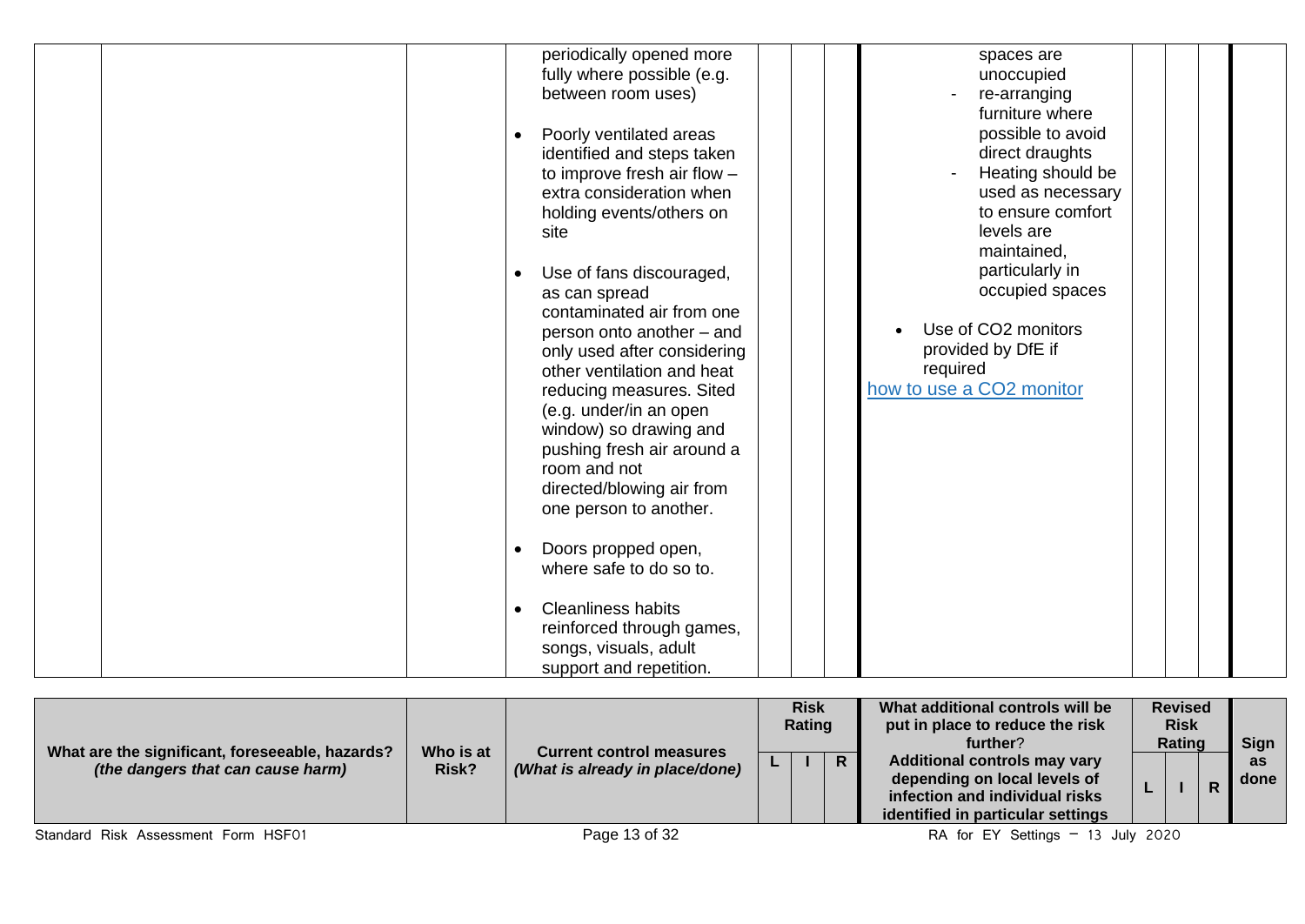| 1.6 | <b>Cleaning</b> | Infection<br>of staff<br>and<br>children | $\bullet$ | Where any part of the<br>premises has been closed,<br>ensure all required H&S<br>checks are carried out<br>before reopening to staff<br>and children.                                                                                                                                                         |  | Additional deep cleans<br>can be arranged if<br>required if the setting has<br>positive cases |  |  |
|-----|-----------------|------------------------------------------|-----------|---------------------------------------------------------------------------------------------------------------------------------------------------------------------------------------------------------------------------------------------------------------------------------------------------------------|--|-----------------------------------------------------------------------------------------------|--|--|
|     |                 |                                          | use)      | Surfaces that children<br>touch, such as toys, books,<br>tables, chairs, doors, sinks,<br>toilets, cleaned regularly<br>(e.g. twice a day) using<br>standard detergents.<br>(If standard detergents<br>become unavailable,<br>bleach can be used where<br>COSHH risk assessment<br>demonstrates it is safe to |  |                                                                                               |  |  |
|     |                 |                                          |           | Materials that have been<br>mouthed by young children<br>are disinfected<br>immediately.                                                                                                                                                                                                                      |  |                                                                                               |  |  |
|     |                 |                                          | $\bullet$ | Any shared items and<br>surfaces cleaned and<br>disinfected frequently.                                                                                                                                                                                                                                       |  |                                                                                               |  |  |
|     |                 |                                          |           | Hands cleaned thoroughly<br>before and after use.                                                                                                                                                                                                                                                             |  |                                                                                               |  |  |
|     |                 |                                          | $\bullet$ | Clear procedures and<br>processes for cleaning<br>food preparation areas,<br>dining areas and table<br>coverings                                                                                                                                                                                              |  |                                                                                               |  |  |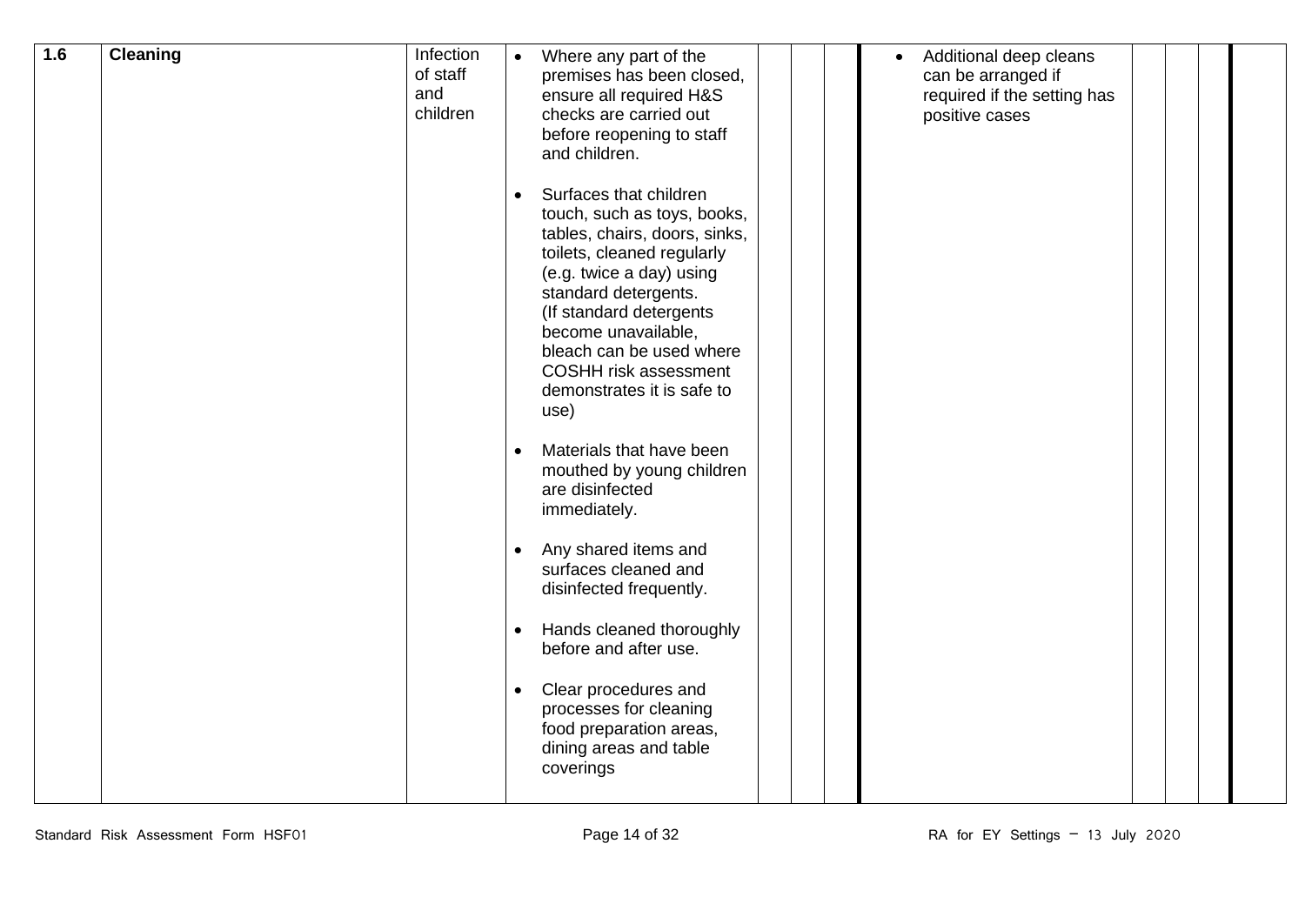| need to be allocated their<br>own toilets, but toilets will<br>need to be cleaned<br>regularly and children must<br>be encouraged to clean<br>their hands thoroughly after<br>using the toilet |
|------------------------------------------------------------------------------------------------------------------------------------------------------------------------------------------------|
|------------------------------------------------------------------------------------------------------------------------------------------------------------------------------------------------|

|                                   | What are the significant, foreseeable, hazards? |                                                       | <b>Current control measures</b>                                                                                                                                                                                             | <b>Risk</b><br>Rating |                | What additional controls will be<br>put in place to reduce the risk<br>further?                                                            |   | <b>Revised</b><br><b>Risk</b><br>Rating |                | <b>Sign</b> |
|-----------------------------------|-------------------------------------------------|-------------------------------------------------------|-----------------------------------------------------------------------------------------------------------------------------------------------------------------------------------------------------------------------------|-----------------------|----------------|--------------------------------------------------------------------------------------------------------------------------------------------|---|-----------------------------------------|----------------|-------------|
| (the dangers that can cause harm) |                                                 | Who is at<br>Risk?<br>(What is already in place/done) |                                                                                                                                                                                                                             |                       | $\overline{R}$ | <b>Additional controls may vary</b><br>depending on local levels of<br>infection and individual risks<br>identified in particular settings | L |                                         | $\overline{R}$ | as<br>done  |
| 1.7                               | PPE and cleaning supplies                       | Risk of<br>infection if<br>supplies<br>run out        | An adequate supply of<br>essential supplies is<br>available. A monitoring<br>system for PPE and<br>cleaning supplies ensures<br>that a supply of stock is<br>available to all who require                                   |                       |                |                                                                                                                                            |   |                                         |                |             |
| 1.8                               | <b>Arrivals and departures</b>                  | Infection<br>of staff,<br>children<br>and<br>families | Process/communication for<br>safely removing face<br>coverings when staff (who<br>use them) arrive at setting.                                                                                                              |                       |                |                                                                                                                                            |   |                                         |                |             |
|                                   |                                                 |                                                       | Temporary face coverings<br>are disposed of in a<br>covered bin and reusable<br>face coverings placed in a<br>plastic bag to be taken<br>home. Hands are washed<br>again before or on entry to<br>the learning environment. |                       |                |                                                                                                                                            |   |                                         |                |             |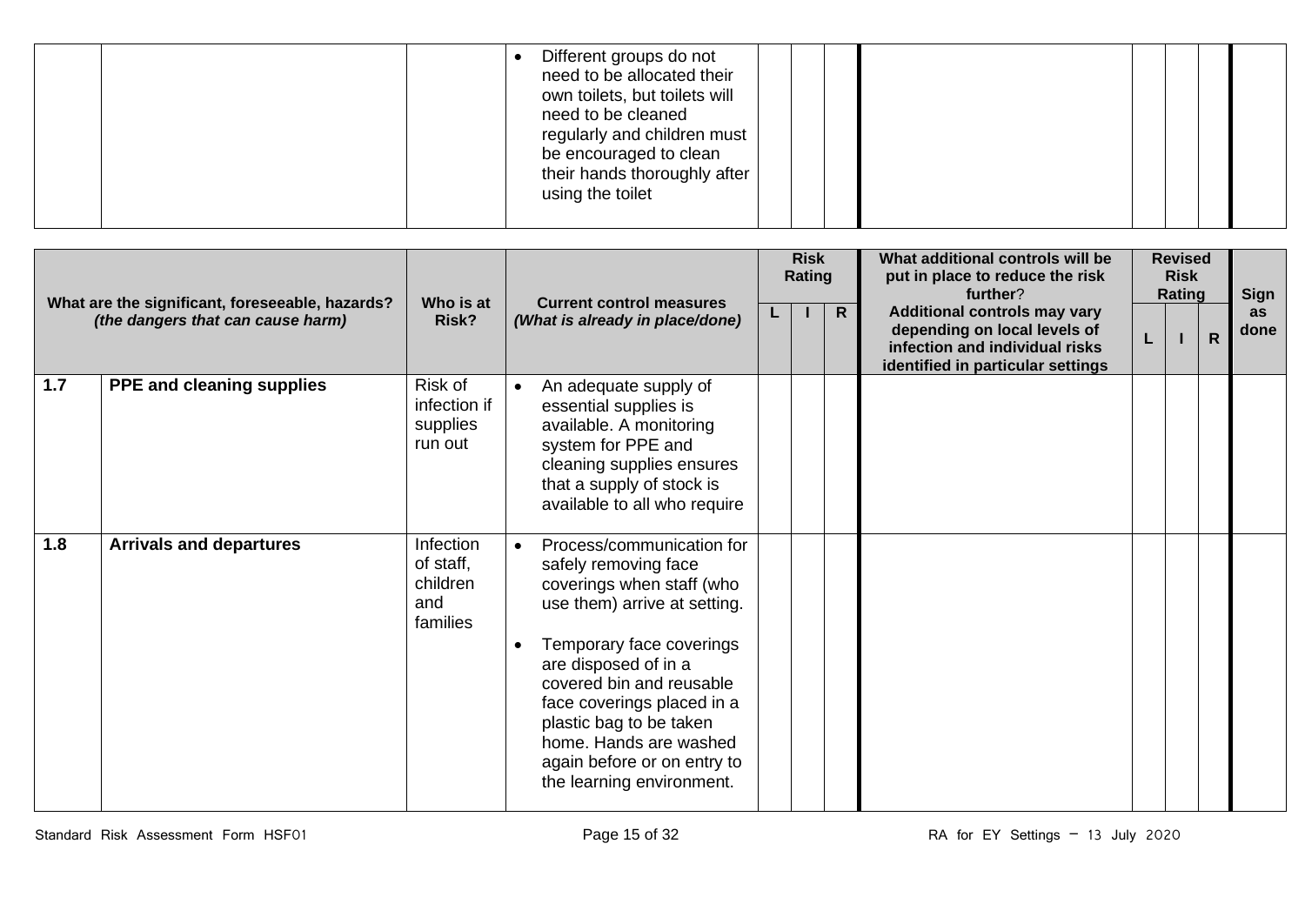|  | Settings can make their<br>own arrangements for drop<br>off and collection of<br>children which suits the<br>layout of their buildings and<br>individual premises. Face<br>coverings may still be<br>advised to be worn in<br>communal areas if parents<br>are entering the building, or<br>arrangements can remain<br>in place to drop off children<br>outdoors or in garden<br>areas. |  |
|--|-----------------------------------------------------------------------------------------------------------------------------------------------------------------------------------------------------------------------------------------------------------------------------------------------------------------------------------------------------------------------------------------|--|
|--|-----------------------------------------------------------------------------------------------------------------------------------------------------------------------------------------------------------------------------------------------------------------------------------------------------------------------------------------------------------------------------------------|--|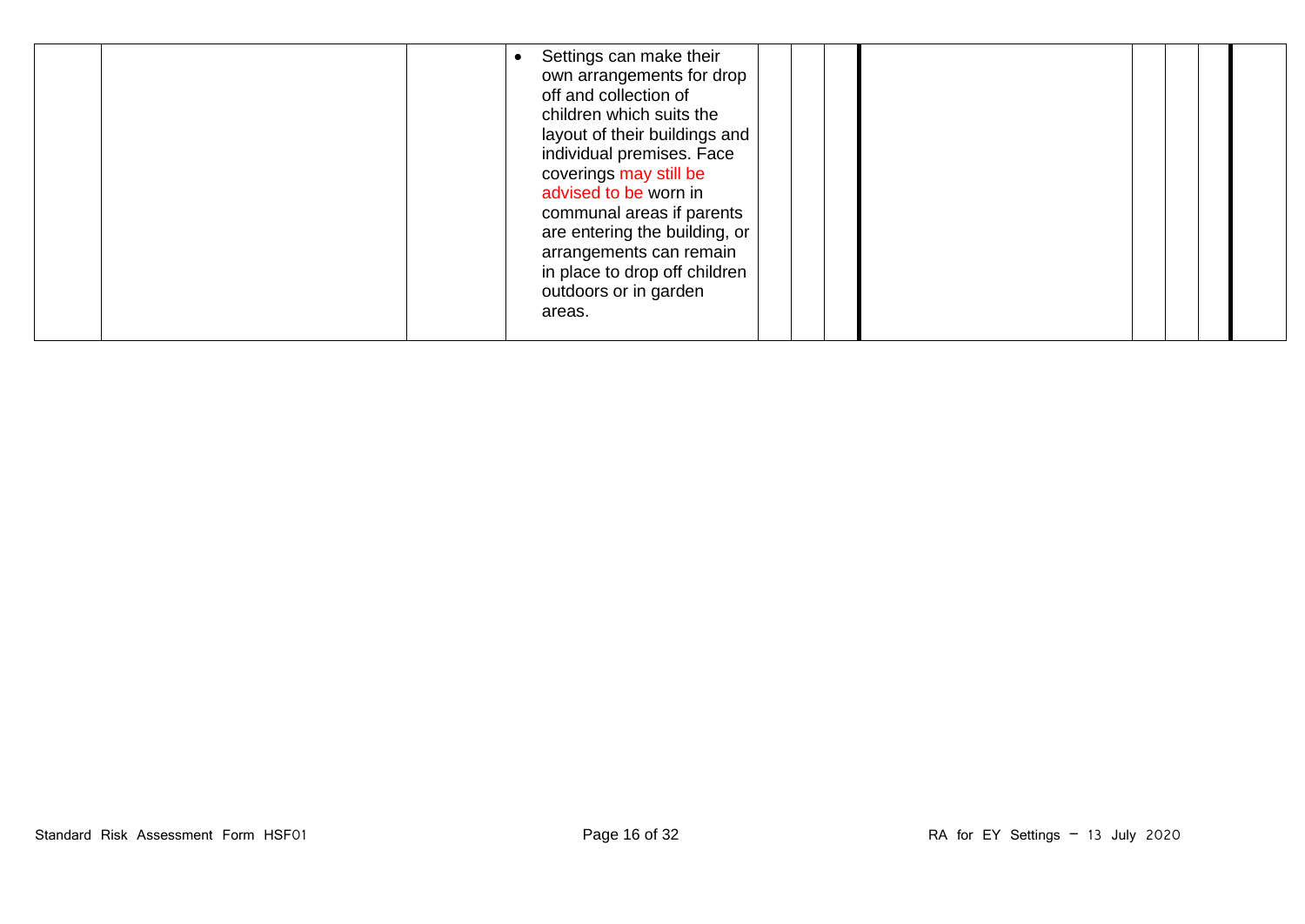|     | What are the significant, foreseeable, hazards? |                                                   | <b>Current control measures</b>                                                                                                                                                                                                                                                                                                                                                                                                                                                                                                                                                                                                                                    | <b>Risk</b><br>Rating |              | What additional controls will be<br>put in place to reduce the risk<br>further?                                                            | <b>Revised</b><br><b>Risk</b><br>Rating |  |              | <b>Sign</b>       |
|-----|-------------------------------------------------|---------------------------------------------------|--------------------------------------------------------------------------------------------------------------------------------------------------------------------------------------------------------------------------------------------------------------------------------------------------------------------------------------------------------------------------------------------------------------------------------------------------------------------------------------------------------------------------------------------------------------------------------------------------------------------------------------------------------------------|-----------------------|--------------|--------------------------------------------------------------------------------------------------------------------------------------------|-----------------------------------------|--|--------------|-------------------|
|     | (the dangers that can cause harm)               | Who is at<br>Risk?                                | (What is already in place/done)                                                                                                                                                                                                                                                                                                                                                                                                                                                                                                                                                                                                                                    |                       | $\mathsf{R}$ | <b>Additional controls may vary</b><br>depending on local levels of<br>infection and individual risks<br>identified in particular settings | L.                                      |  | $\mathsf{R}$ | <b>as</b><br>done |
| 1.9 | <b>Visitors</b>                                 | Infection<br>of staff,<br>children<br>and visitor | If a decision has been<br>made to require face<br>coverings for staff in<br>certain situations where<br>social distancing is difficult,<br>such as in communal<br>areas, the arrangements<br>should also be<br>communicated to visitors.<br>Essential delivery workers<br>and suppliers are informed<br>not to enter the setting if<br>they are displaying any<br>symptoms of coronavirus<br>All essential maintenance<br>$\bullet$<br>and building work are<br>completed outside of<br>operational hours where<br>possible<br>Any visitors to the setting<br>$\bullet$<br>are informed of health and<br>safety procedures.<br>A record is kept of all<br>visitors |                       |              |                                                                                                                                            |                                         |  |              |                   |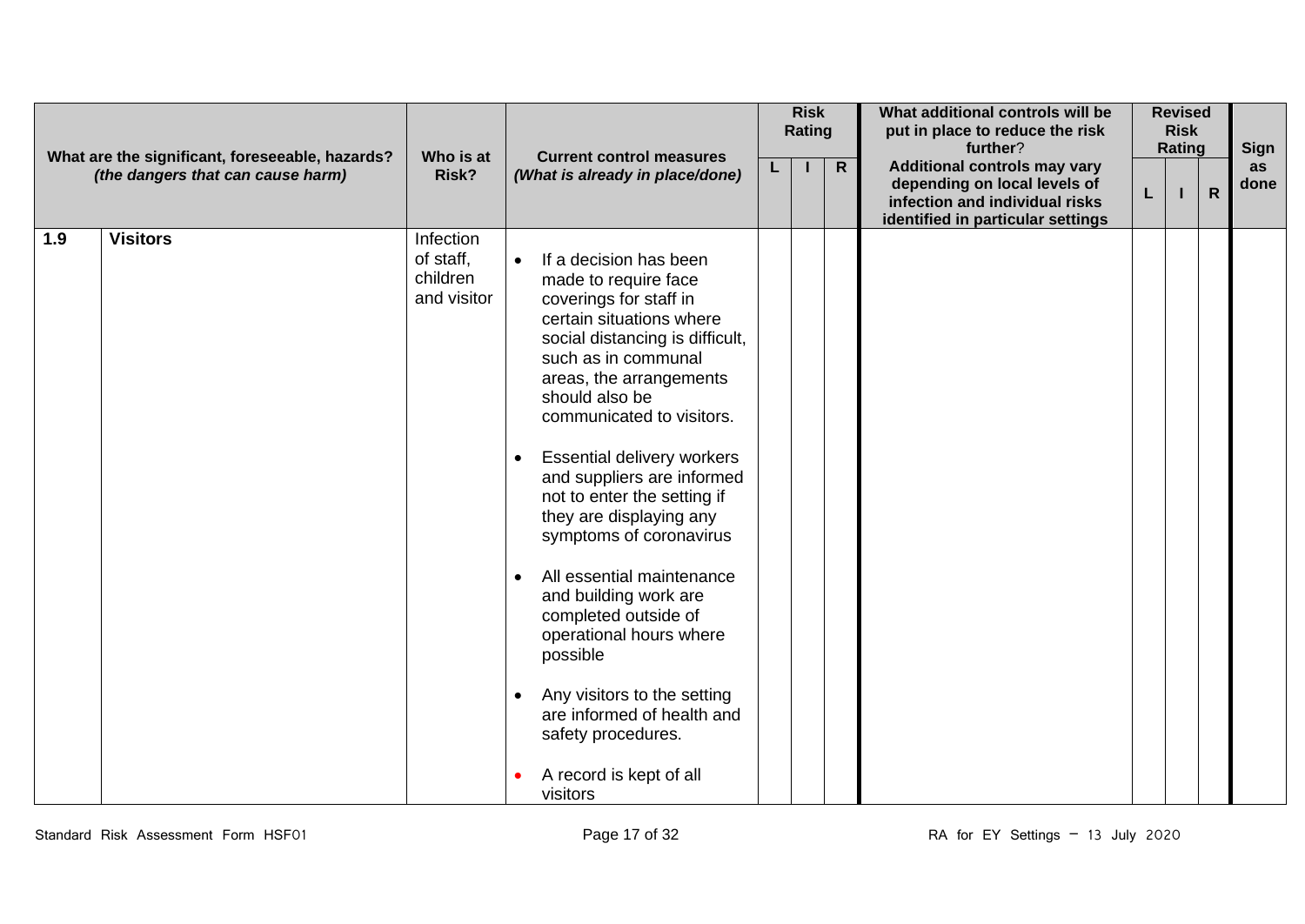| What are the significant, foreseeable, hazards?<br><b>Additional controls may vary</b><br>$\mathsf{R}$<br>as<br>L<br>(the dangers that can cause harm)<br>Risk?<br>(What is already in place/done)<br>depending on local levels of<br>done<br>$\mathsf{R}$<br>L<br>infection and individual risks<br>identified in particular settings<br>1.10<br><b>Sickness at the setting</b><br>Infection<br>Covid-19 sickness procedure.<br>Consider the following:<br>of staff<br>and<br>Adult:<br>Ensuring a duplicate PPE kit,<br>children<br>If a member of staff fell ill<br>including a face mask is<br>$\bullet$<br>available and accessible<br>whilst at the setting they<br>would return home<br>immediately and arrange a<br>test.<br>Child:<br>A procedure is in place to be<br>followed if a child began to<br>show symptoms of<br>coronavirus. This includes:<br>The child being moved to a<br>designated 'safe zone'<br>(preferably a separate<br>room, where the door can<br>be closed, but a window<br>can be opened for<br>ventilation. If this is not<br>possible, an area at least 2<br>metres from others)<br>Elementary bathroom or<br>Office shower room)<br>One adult to stay with the<br>$\bullet$<br>child<br>The child to leave the<br>$\bullet$<br>building with parent/ care<br>via the shortest route<br>If the child needs the<br>bathroom while waiting to<br>be collected, they will be |  |           |                                 | <b>Risk</b><br>Rating | What additional controls will be<br>put in place to reduce the risk<br>further? |  | <b>Revised</b><br><b>Risk</b><br>Rating | <b>Sign</b> |
|--------------------------------------------------------------------------------------------------------------------------------------------------------------------------------------------------------------------------------------------------------------------------------------------------------------------------------------------------------------------------------------------------------------------------------------------------------------------------------------------------------------------------------------------------------------------------------------------------------------------------------------------------------------------------------------------------------------------------------------------------------------------------------------------------------------------------------------------------------------------------------------------------------------------------------------------------------------------------------------------------------------------------------------------------------------------------------------------------------------------------------------------------------------------------------------------------------------------------------------------------------------------------------------------------------------------------------------------------------------------------------------------------------------|--|-----------|---------------------------------|-----------------------|---------------------------------------------------------------------------------|--|-----------------------------------------|-------------|
|                                                                                                                                                                                                                                                                                                                                                                                                                                                                                                                                                                                                                                                                                                                                                                                                                                                                                                                                                                                                                                                                                                                                                                                                                                                                                                                                                                                                              |  | Who is at | <b>Current control measures</b> |                       |                                                                                 |  |                                         |             |
| Standard Risk Assessment Form HSF01<br>RA for EY Settings $-13$ July 2020                                                                                                                                                                                                                                                                                                                                                                                                                                                                                                                                                                                                                                                                                                                                                                                                                                                                                                                                                                                                                                                                                                                                                                                                                                                                                                                                    |  |           | Page 18 of 32                   |                       |                                                                                 |  |                                         |             |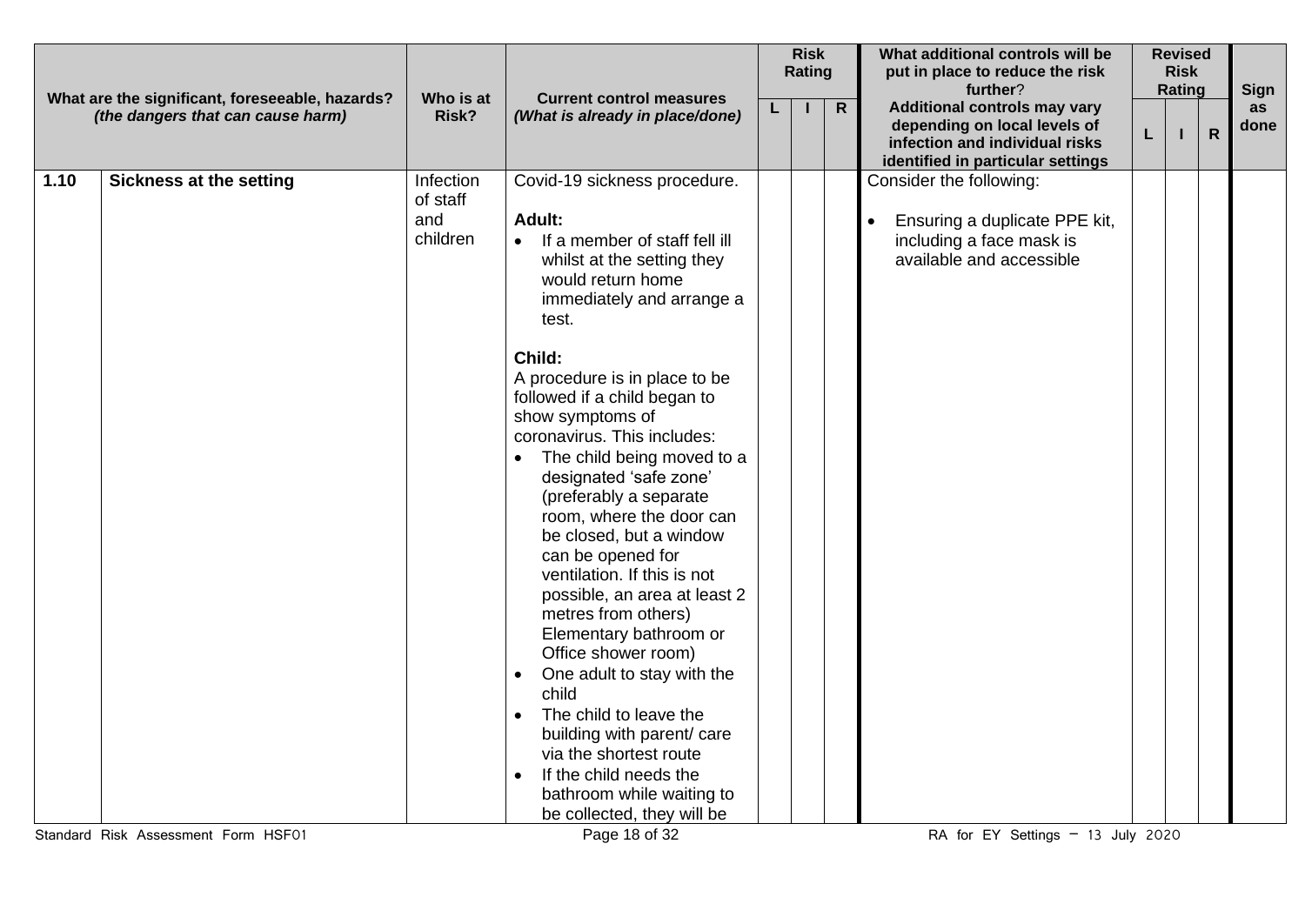|  | taken to a separate<br>bathroom if possible and |  |  |
|--|-------------------------------------------------|--|--|
|  | the bathroom will be                            |  |  |
|  | cleaned and disinfected                         |  |  |
|  |                                                 |  |  |
|  | using standard cleaning                         |  |  |
|  | products before being used                      |  |  |
|  | by anyone else.                                 |  |  |
|  | After any contact with<br>$\bullet$             |  |  |
|  | someone unwell, staff must                      |  |  |
|  | wash their hands                                |  |  |
|  | thoroughly and the area                         |  |  |
|  | around the person with                          |  |  |
|  | symptoms should be                              |  |  |
|  | cleaned with normal                             |  |  |
|  | household disinfectant                          |  |  |
|  | after they have left                            |  |  |
|  | <b>Personal Protective</b>                      |  |  |
|  | <b>Equipment</b>                                |  |  |
|  | • A face mask will be worn                      |  |  |
|  | by the supervising adult if                     |  |  |
|  | two metres cannot be                            |  |  |
|  | maintained with the child. If                   |  |  |
|  | contact or personal care for                    |  |  |
|  | the child is necessary,                         |  |  |
|  | gloves, an apron and a                          |  |  |
|  | face mask will be worn by                       |  |  |
|  | the supervising adult. If a                     |  |  |
|  | risk assessment                                 |  |  |
|  | determines that there is a                      |  |  |
|  | risk of splashing to the                        |  |  |
|  | eyes, for example from                          |  |  |
|  | coughing, spitting, or                          |  |  |
|  | vomiting, then eye                              |  |  |
|  | protection will also be                         |  |  |
|  | worn.                                           |  |  |
|  |                                                 |  |  |
|  | Additional cleaning will be<br>$\bullet$        |  |  |
|  | carried out if there is a                       |  |  |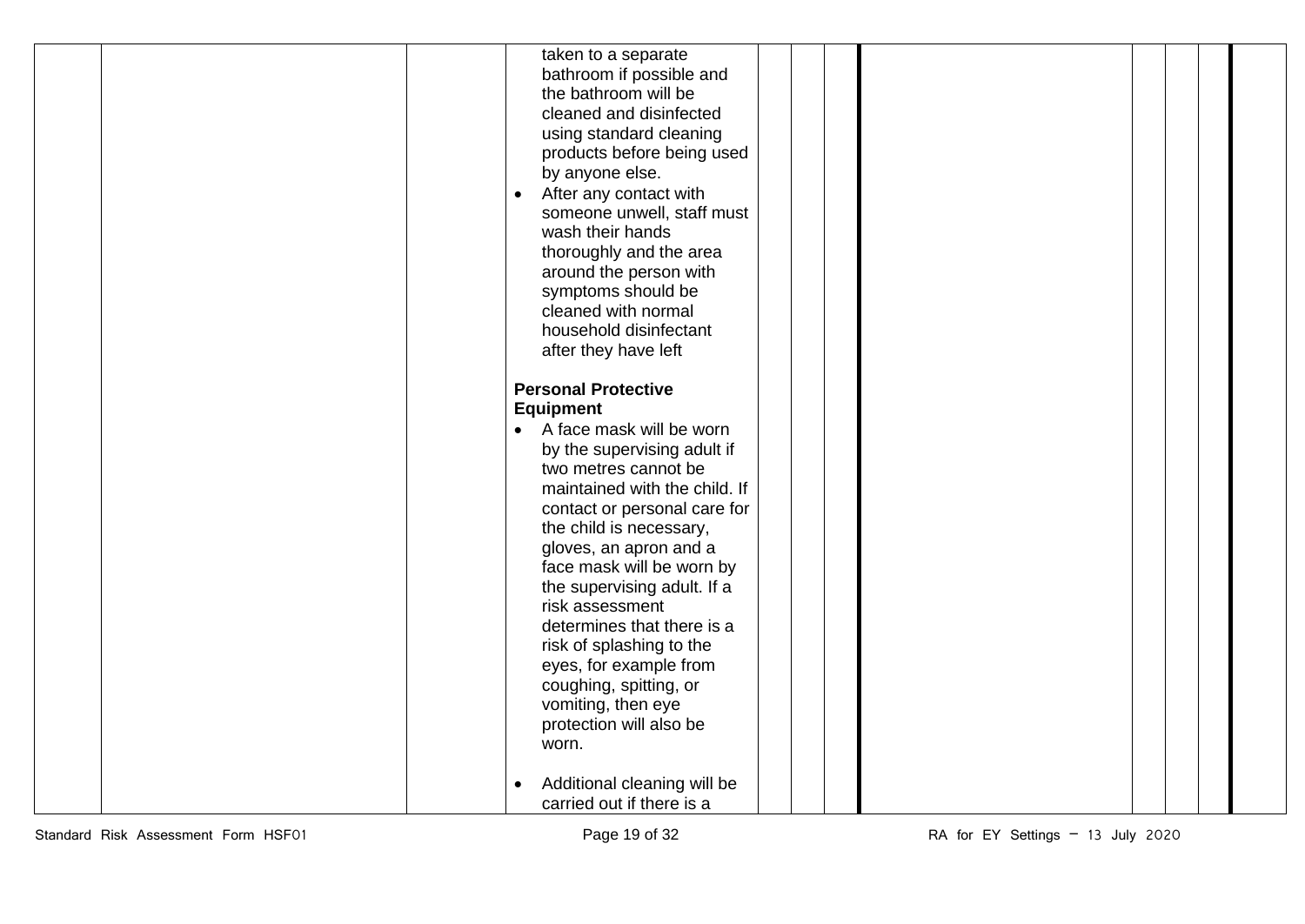| suspected/confirmed case<br>of Covid-19, following<br>government advice<br>The Confidentiality Policy<br>$\bullet$<br>is followed at all times -<br>this includes withholding<br>the names of staff,<br>volunteers and children<br>with either confirmed or<br>suspected cases of                                                                                                                                                                                                                                                                                                                                                                                                                                                                    |  |
|------------------------------------------------------------------------------------------------------------------------------------------------------------------------------------------------------------------------------------------------------------------------------------------------------------------------------------------------------------------------------------------------------------------------------------------------------------------------------------------------------------------------------------------------------------------------------------------------------------------------------------------------------------------------------------------------------------------------------------------------------|--|
| coronavirus<br>Settings should not request<br>evidence of negative test<br>results or other medical<br>evidence before welcoming<br>children back after a period<br>of self-isolation, however if<br>a parent or carer insists on<br>a child attending the<br>setting, and the setting has<br>concerns that the child has<br>not fully recovered or<br>completed the full isolation<br>period, the setting can take<br>the decision to refuse the<br>child if, in their reasonable<br>judgement, it is necessary<br>to protect their children and<br>staff from possible infection<br>with coronavirus Any such<br>decision would need to be<br>carefully considered in the<br>light of all the<br>circumstances and current<br>public health advice |  |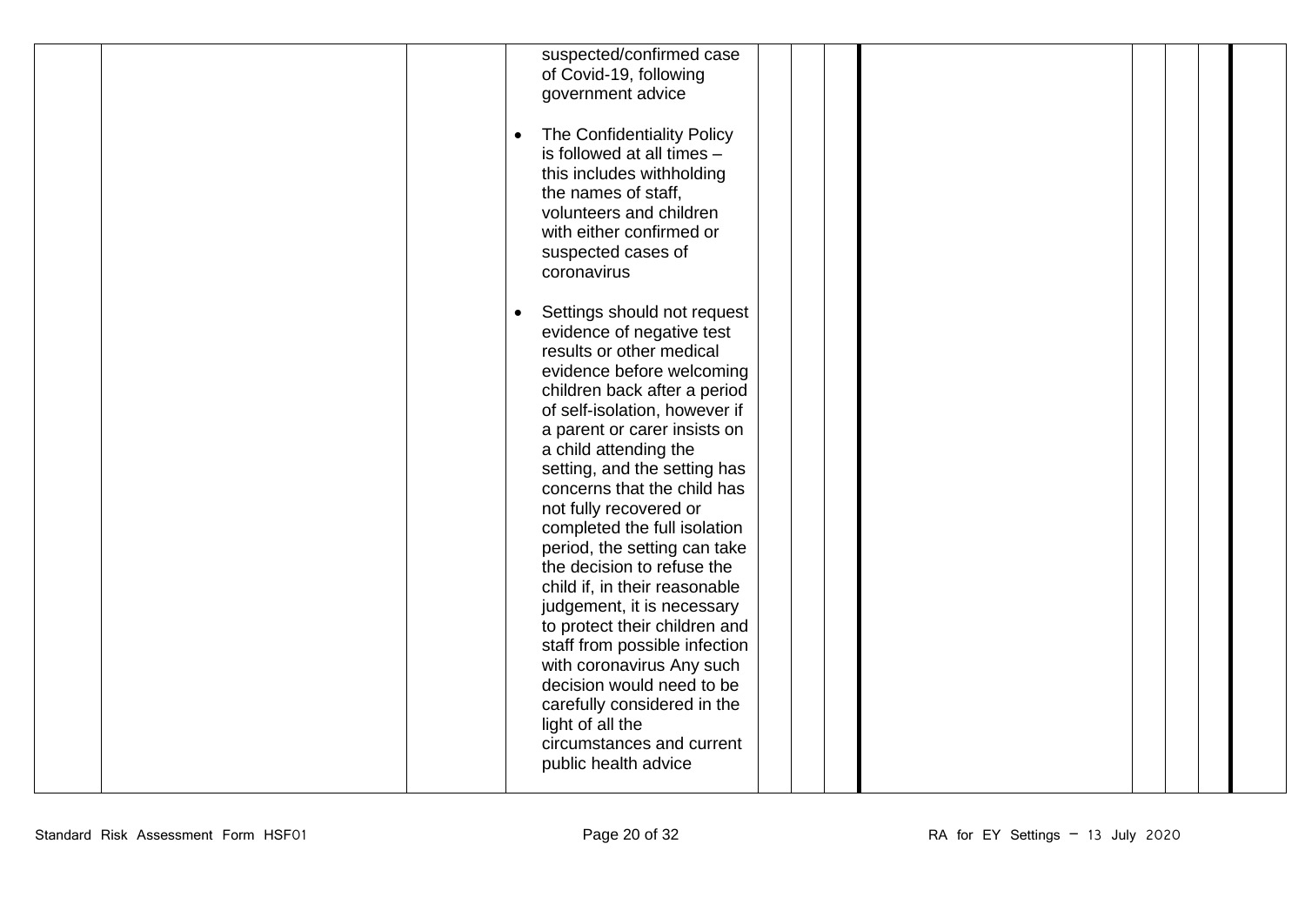|      | What are the significant, foreseeable, hazards?                                 |                    | <b>Current control measures</b>                                                                                                                                                                                                                                                                                                                                                                                                                                                                                                                                                                                                                                                                                                                                                                                                          |    | <b>Risk</b><br>Rating |                | What additional controls will be<br>put in place to reduce the risk<br>further?                                                            |   | <b>Revised</b><br><b>Risk</b><br>Rating |              | Sign       |
|------|---------------------------------------------------------------------------------|--------------------|------------------------------------------------------------------------------------------------------------------------------------------------------------------------------------------------------------------------------------------------------------------------------------------------------------------------------------------------------------------------------------------------------------------------------------------------------------------------------------------------------------------------------------------------------------------------------------------------------------------------------------------------------------------------------------------------------------------------------------------------------------------------------------------------------------------------------------------|----|-----------------------|----------------|--------------------------------------------------------------------------------------------------------------------------------------------|---|-----------------------------------------|--------------|------------|
|      | (the dangers that can cause harm)                                               | Who is at<br>Risk? | (What is already in place/done)                                                                                                                                                                                                                                                                                                                                                                                                                                                                                                                                                                                                                                                                                                                                                                                                          | L. |                       | $\overline{R}$ | <b>Additional controls may vary</b><br>depending on local levels of<br>infection and individual risks<br>identified in particular settings | L |                                         | $\mathsf{R}$ | as<br>done |
| 1.11 | Local outbreak within setting<br>(5 or more confirmed cases within 10<br>days,) |                    | Aware of and follow the<br><b>Contingency Framework</b><br>for managing local<br>outbreaks of COVID-19<br>and the thresholds used as<br>an indication for when to<br>seek public health advice.<br>For most education and<br>childcare settings, these<br>include:<br>A higher than previously<br>experienced and/or rapidly<br>increasing number of staff<br>or pupil absences due to<br><b>COVID-19 infection</b><br><b>Evidence of severe</b><br>disease due to COVID-19,<br>for example if a child or<br>staff member is admitted to<br>hospital due to COVID-19<br>A cluster of cases where<br>there are concerns about<br>the health needs of<br>vulnerable staff or children<br>within the affected group.<br>Settings can seek advice<br>and support from BHCC<br><b>Education &amp; Skills and</b><br>Local Public Health Team. |    |                       |                |                                                                                                                                            |   |                                         |              |            |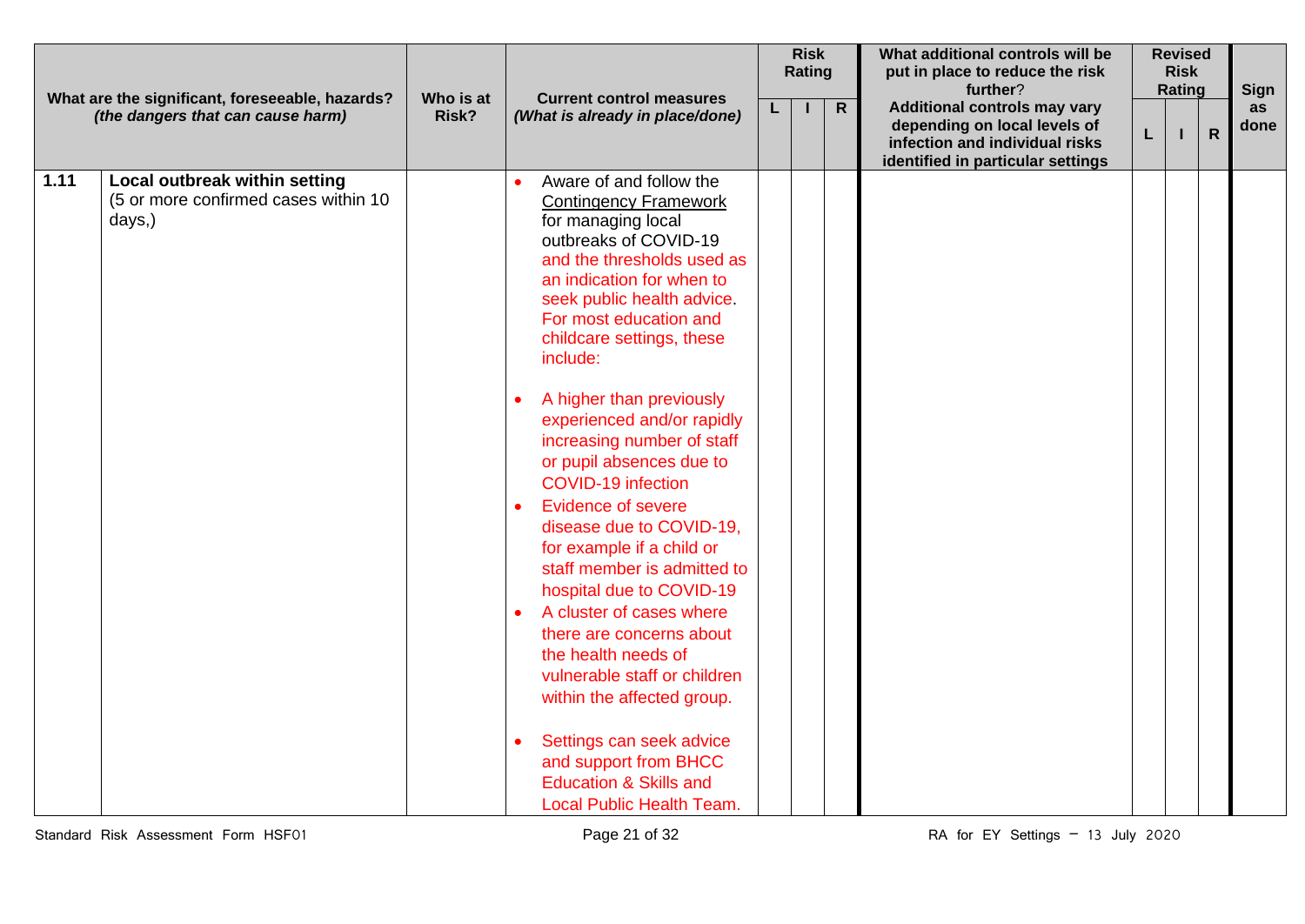| Follow any additional<br>$\bullet$<br>local<br>measures/restrictions<br>recommended by the local<br>authority (BHCC), Director<br>of Public Health and/or<br>local Health Protection<br>Team (as part of their local<br>outbreak management<br>responsibilities). |  |
|-------------------------------------------------------------------------------------------------------------------------------------------------------------------------------------------------------------------------------------------------------------------|--|
| Procedures in place for<br>$\bullet$<br>local Outbreak<br><b>Management</b><br>considerations to<br>include:                                                                                                                                                      |  |
| Informing DfE Helpline DfE<br>$\bullet$<br>(call helpline on 0800 046<br>8687 and select option 1<br>for advice on the action to<br>take in response to a<br>positive case), and<br>contacting<br>publichealth@brighton-<br>hove.gv.uk                            |  |
| If you think you may need<br>$\bullet$<br>to close the setting contact<br>the DfE Helpline first to<br>discuss the public health<br>perspective.                                                                                                                  |  |
| Review of setting's Covid-<br>$\bullet$<br>19 RA and arrangements<br>and any additional controls<br>required.                                                                                                                                                     |  |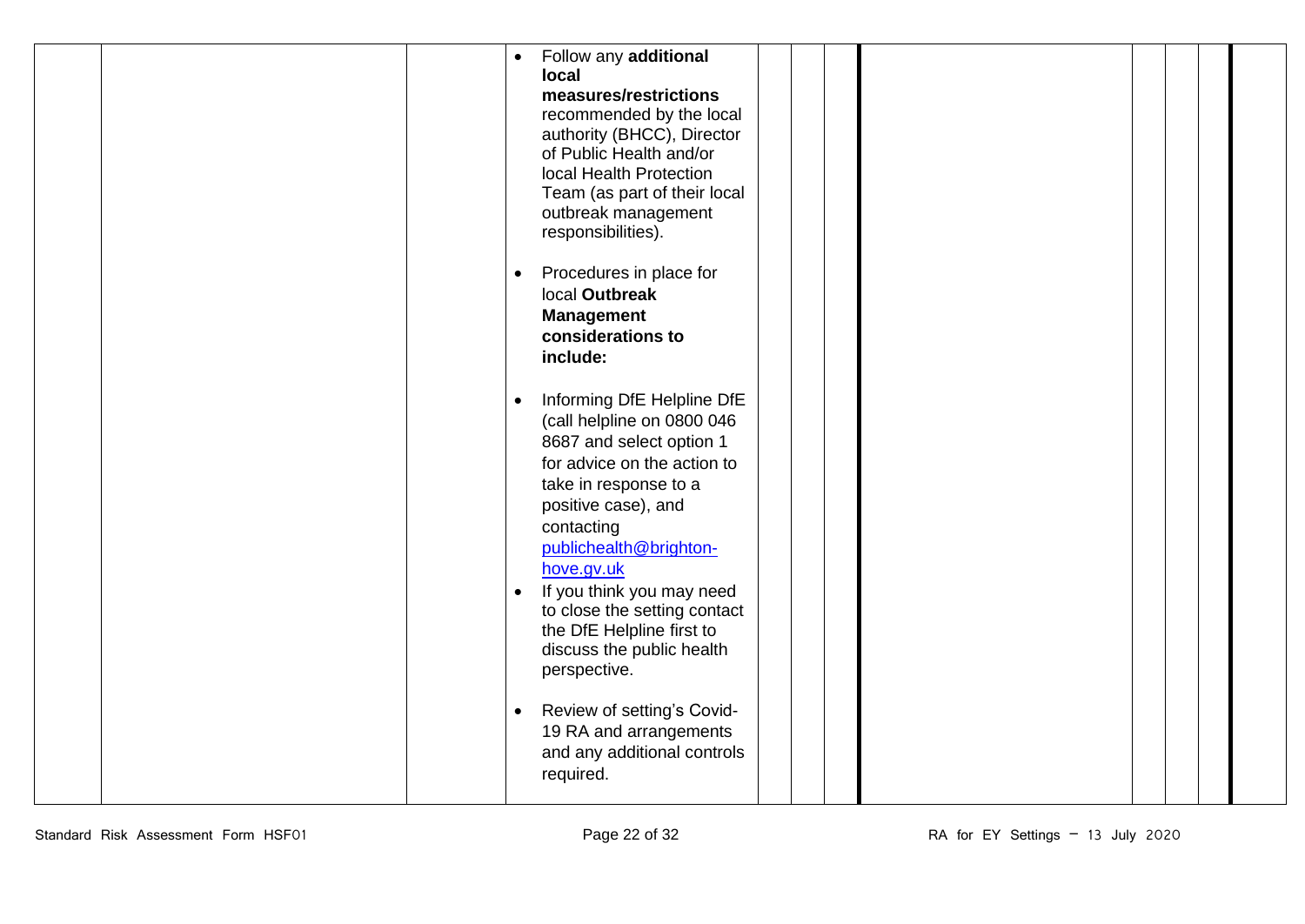|      |                                                                                      |                                               | Communications to staff<br>and parents/carers on any<br>changes etc.<br>Provision of wellbeing<br>support.<br>Induction/updates for all to<br>explain the latest site<br>COVID-19 RA, required<br>controls and safety<br>arrangements.                                                                                               |                       |                                                                                                                                                                    |                   |
|------|--------------------------------------------------------------------------------------|-----------------------------------------------|--------------------------------------------------------------------------------------------------------------------------------------------------------------------------------------------------------------------------------------------------------------------------------------------------------------------------------------|-----------------------|--------------------------------------------------------------------------------------------------------------------------------------------------------------------|-------------------|
|      | What are the significant, foreseeable, hazards?<br>(the dangers that can cause harm) | Who is at<br>Risk?                            | <b>Current control measures</b><br>(What is already in                                                                                                                                                                                                                                                                               | <b>Risk</b><br>Rating | What additional controls will be<br><b>Revised</b><br><b>Risk</b><br>put in place to reduce the risk                                                               | <b>Sign</b><br>as |
|      |                                                                                      |                                               | place/done)                                                                                                                                                                                                                                                                                                                          |                       | further?<br><b>Rating</b>                                                                                                                                          | done              |
|      |                                                                                      |                                               |                                                                                                                                                                                                                                                                                                                                      | $\mathsf{R}$          | <b>Additional controls may</b><br>vary depending on local<br>levels of infection and<br>$\mathsf{R}$<br>L<br>individual risks identified<br>in particular settings |                   |
| 1.12 | Nappy changing and hazard waste<br>removal                                           | Staff may<br>be<br>exposed<br>to the<br>virus | Children whose care<br>routinely already involves<br>the use of some PPE due<br>to their intimate care needs<br>continue to receive their<br>care in the same way.<br>Guidance in the setting's<br>current H& S procedure is<br>followed for nappy<br>changing.<br>Additional government<br>guidance is followed on<br>waste removal |                       | Staff to think about their<br>$\bullet$<br>position - change side on<br>at all times.                                                                              |                   |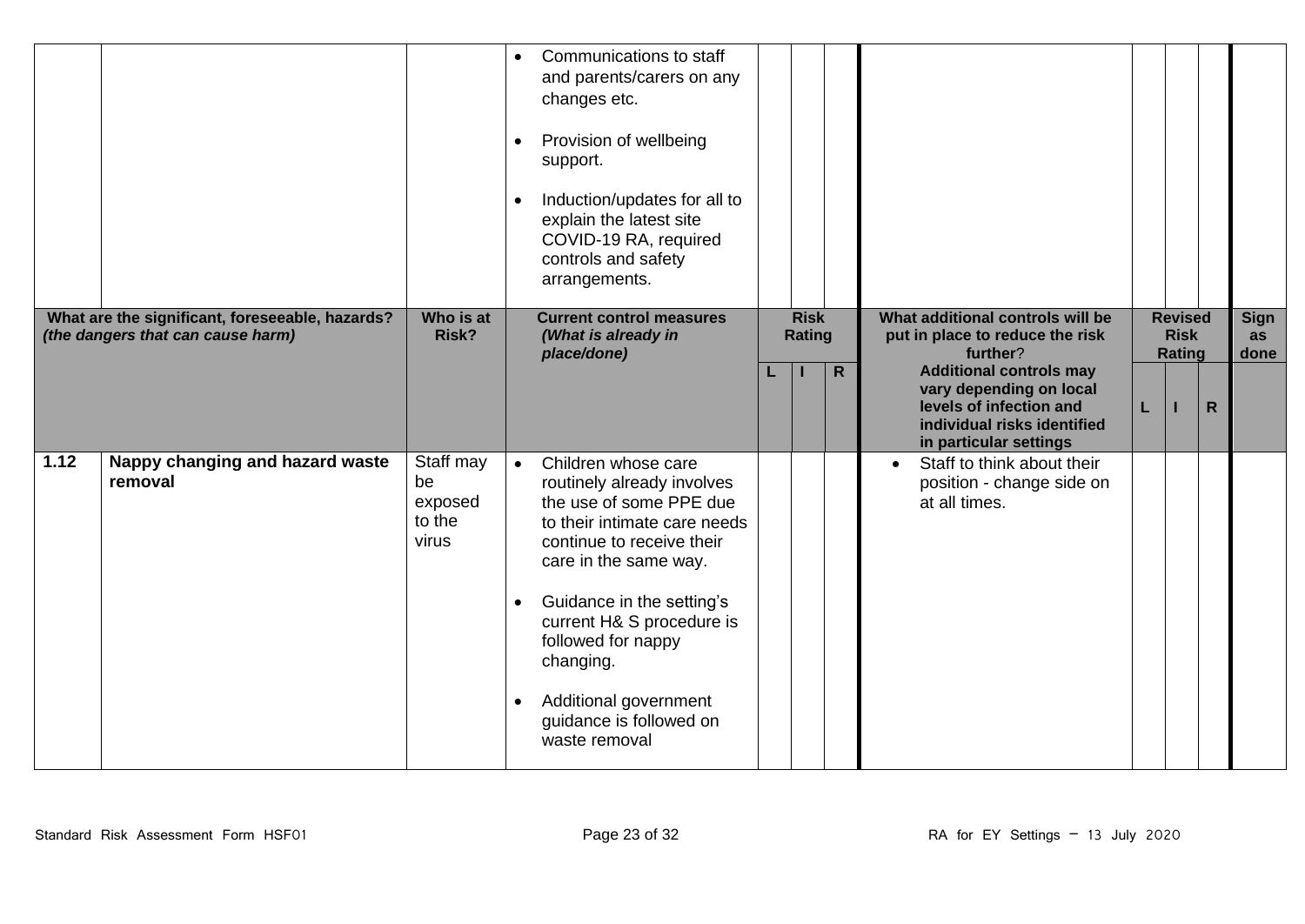| 1.13 | Reception areas, offices and staff<br>rooms  | Staff<br>exposed<br>to the<br>virus<br>through<br>shared<br>equipment | $\bullet$<br>$\bullet$<br>$\bullet$<br>$\bullet$ | Reception areas are clear<br>and clutter free.<br>Staff should clear<br>workspaces and remove<br>their own waste and<br>belongings from the work<br>area at the end of a shift.<br>Ensure that white goods,<br>microwaves, kettles and<br>taps are cleaned with anti-<br>viral sanitiser as part of the<br>daily clean by cleaning<br>staff.<br>All tables, keyboards,<br>desks, chair arms and<br>telephones to be cleaned<br>before and after use,<br>between shifts, and at the<br>end of the day with<br>antibacterial cleaner<br>Provide antibacterial wipes<br>in kitchen areas to enable<br>staff to clean the handles<br>of white goods/cupboards |  |           |  |
|------|----------------------------------------------|-----------------------------------------------------------------------|--------------------------------------------------|-----------------------------------------------------------------------------------------------------------------------------------------------------------------------------------------------------------------------------------------------------------------------------------------------------------------------------------------------------------------------------------------------------------------------------------------------------------------------------------------------------------------------------------------------------------------------------------------------------------------------------------------------------------|--|-----------|--|
|      |                                              |                                                                       |                                                  | etc and encourage staff to<br>provide their own crockery/<br>mugs and to remove them<br>from kitchens, and lunch<br>boxes from shared fridges<br>daily.                                                                                                                                                                                                                                                                                                                                                                                                                                                                                                   |  |           |  |
| 1.14 | Trips to indoor and outdoor public<br>places |                                                                       |                                                  | Settings can take groups of<br>children on trips to indoor<br>and outdoor public places<br>educational or childcare                                                                                                                                                                                                                                                                                                                                                                                                                                                                                                                                       |  | $\bullet$ |  |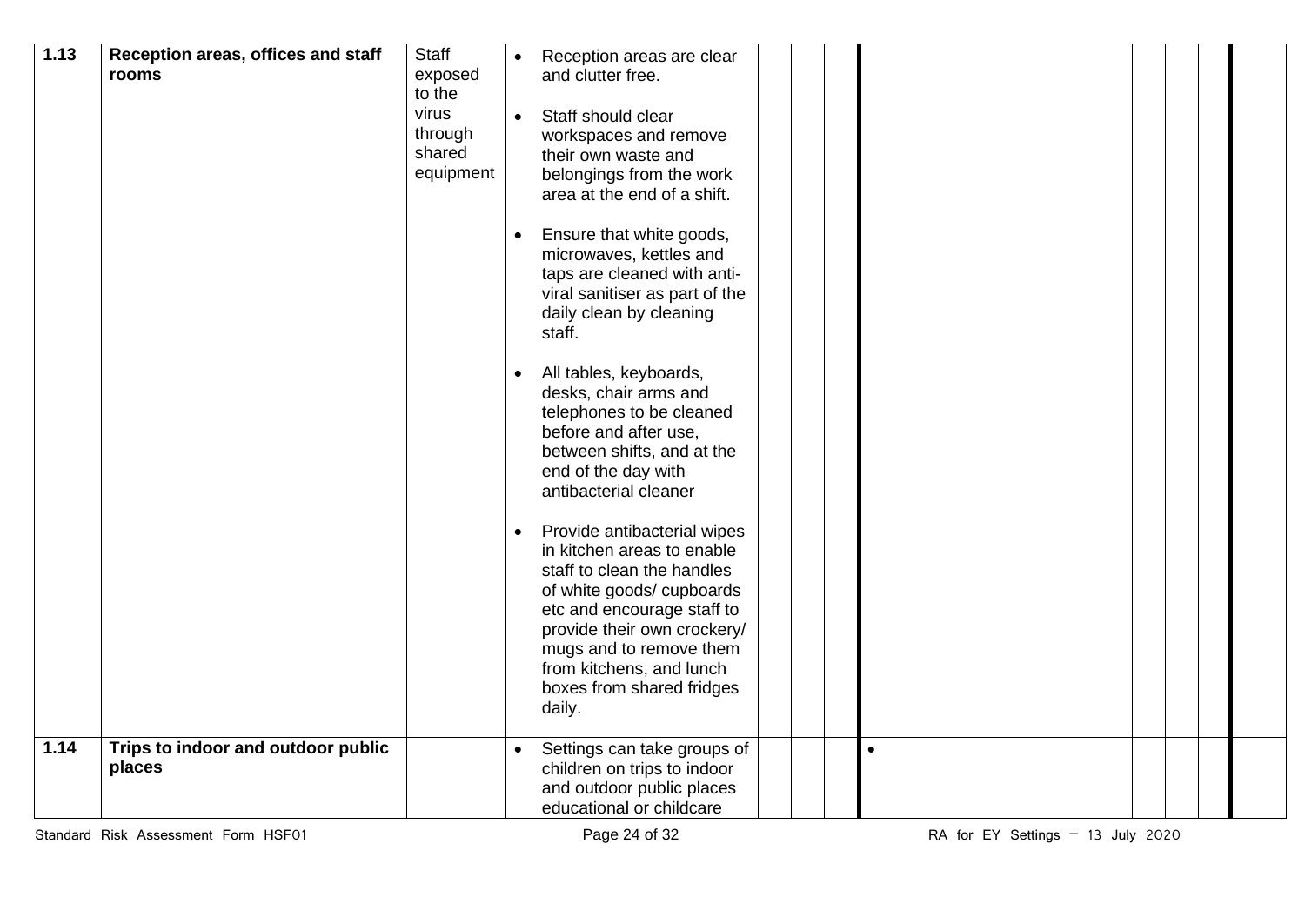|  | purposes and the EYFS<br>ratios are maintained. A<br>risk assessment is carried<br>out for each trip which<br>includes relevant public<br>health advice, such as<br>hygiene and ventilation<br>requirements. Good<br>hygiene measures are<br>followed and hand washing<br>takes place before and<br>after the trip. The use of<br>private outdoor space<br>should be maximised             |  |
|--|--------------------------------------------------------------------------------------------------------------------------------------------------------------------------------------------------------------------------------------------------------------------------------------------------------------------------------------------------------------------------------------------|--|
|  | In indoor places (such as<br>$\bullet$<br>soft play centres), the<br>guidelines for that location<br>are followed and in addition,<br>setting leaders should<br>remain with the children in<br>their group, children and<br>staff should wash hands<br>thoroughly on arrival and<br>before leaving. Adults may<br>also need to follow the face<br>covering policy for the<br>indoor space. |  |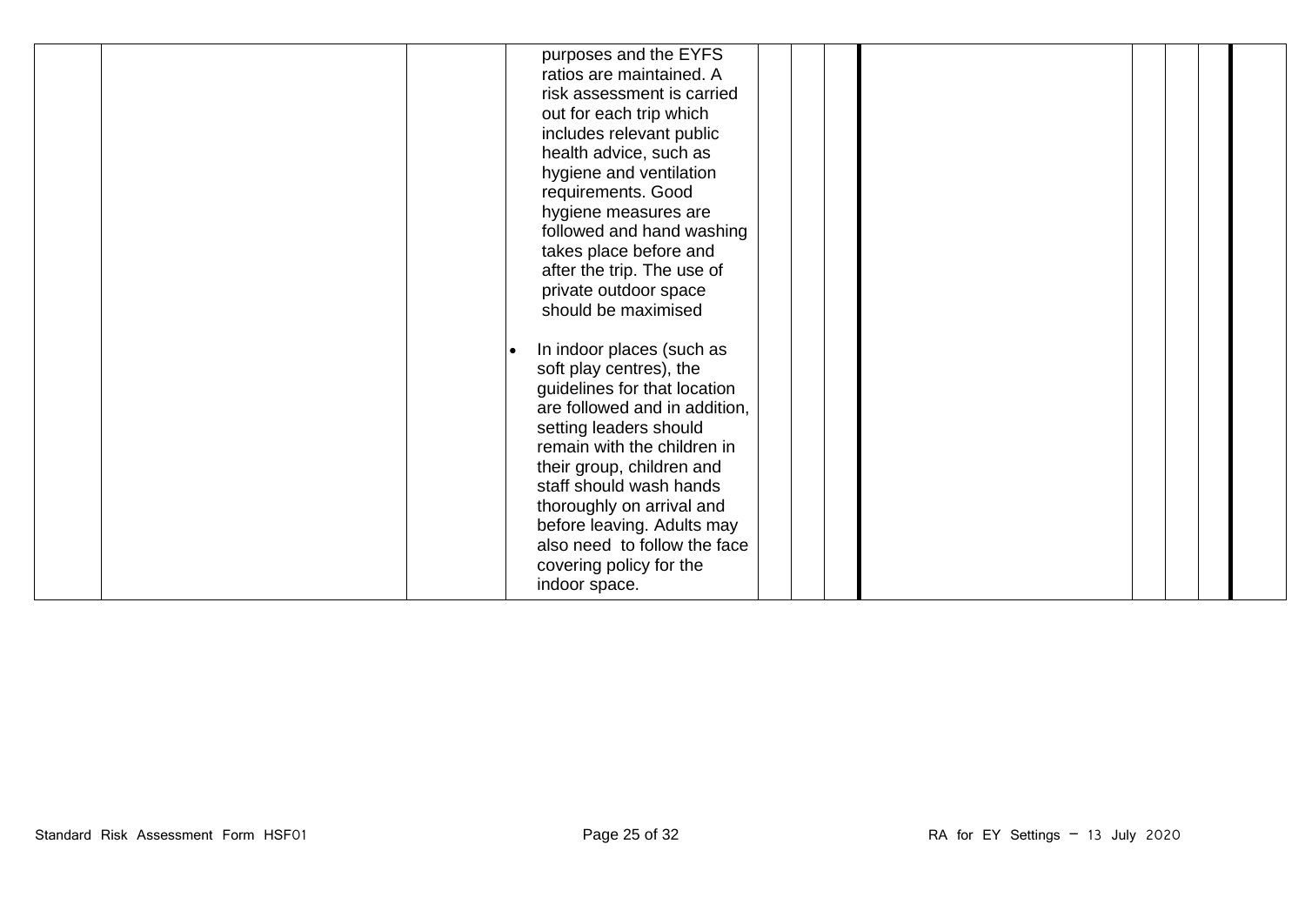|     | What are the significant, foreseeable, hazards? | Who is at                                                                                                                       | <b>Current control measures</b>                                                                                                                                                                                                                                                                                                                                                                                                                                                                                     | <b>Risk</b><br>Rating |              | What additional controls will be<br>put in place to reduce the risk<br>further?                                                                                                                                                                                                                                                                                                                                                                                                                                                                                                                                                                         | <b>Revised</b><br><b>Risk</b><br>Rating |                         | Sign       |
|-----|-------------------------------------------------|---------------------------------------------------------------------------------------------------------------------------------|---------------------------------------------------------------------------------------------------------------------------------------------------------------------------------------------------------------------------------------------------------------------------------------------------------------------------------------------------------------------------------------------------------------------------------------------------------------------------------------------------------------------|-----------------------|--------------|---------------------------------------------------------------------------------------------------------------------------------------------------------------------------------------------------------------------------------------------------------------------------------------------------------------------------------------------------------------------------------------------------------------------------------------------------------------------------------------------------------------------------------------------------------------------------------------------------------------------------------------------------------|-----------------------------------------|-------------------------|------------|
|     | (the dangers that can cause harm)               | Risk?                                                                                                                           | (What is already in place/done)                                                                                                                                                                                                                                                                                                                                                                                                                                                                                     |                       | $\mathsf{R}$ | <b>Additional controls may vary</b><br>depending on local levels of<br>infection and individual risks<br>identified in particular settings                                                                                                                                                                                                                                                                                                                                                                                                                                                                                                              |                                         | $\overline{\mathsf{R}}$ | as<br>done |
| 2.  |                                                 |                                                                                                                                 | <b>WELLBEING</b>                                                                                                                                                                                                                                                                                                                                                                                                                                                                                                    |                       |              |                                                                                                                                                                                                                                                                                                                                                                                                                                                                                                                                                                                                                                                         |                                         |                         |            |
| 2.1 | <b>Staff wellbeing</b>                          | Staff are<br>worried<br>and feel<br>stressed<br>because<br>of the<br>pandemic<br>and fear of<br>the risk of<br><i>infection</i> | Staff made aware of the<br>measures in place to<br>reduce infection and<br>involved with these, as<br>specified in the RA.<br>Staff can raise<br>concerns/implement<br>additional measures.<br>Staff have access to free<br>$\bullet$<br>eLearning on Infection<br>Control<br>Staff have access to BHCC<br>information and well-being<br>support<br>CPD and training accessed<br>via eLearning when<br>possible.<br>Ensure changes of working<br>practices do not lead to<br>staff missing out on regular<br>breaks |                       |              | Consider the following:<br>How to allocate time to<br>discover and support staff's<br>individual worries or<br>concerns.<br>How to think together about<br>what challenges might be<br>ahead and what support<br>individuals and the team<br>might need.<br>How to ensure staff carrying<br>out the 'Additional Support'<br>role for a child with complex<br>needs are well supported<br>both practically and<br>emotionally<br>Increase the frequency of<br>supervision for vulnerable<br>staff.<br>Appointing a Mental Health<br>First Aider in the setting<br>Keep in contact with staff who<br>are not working according to<br>best practice advice |                                         |                         |            |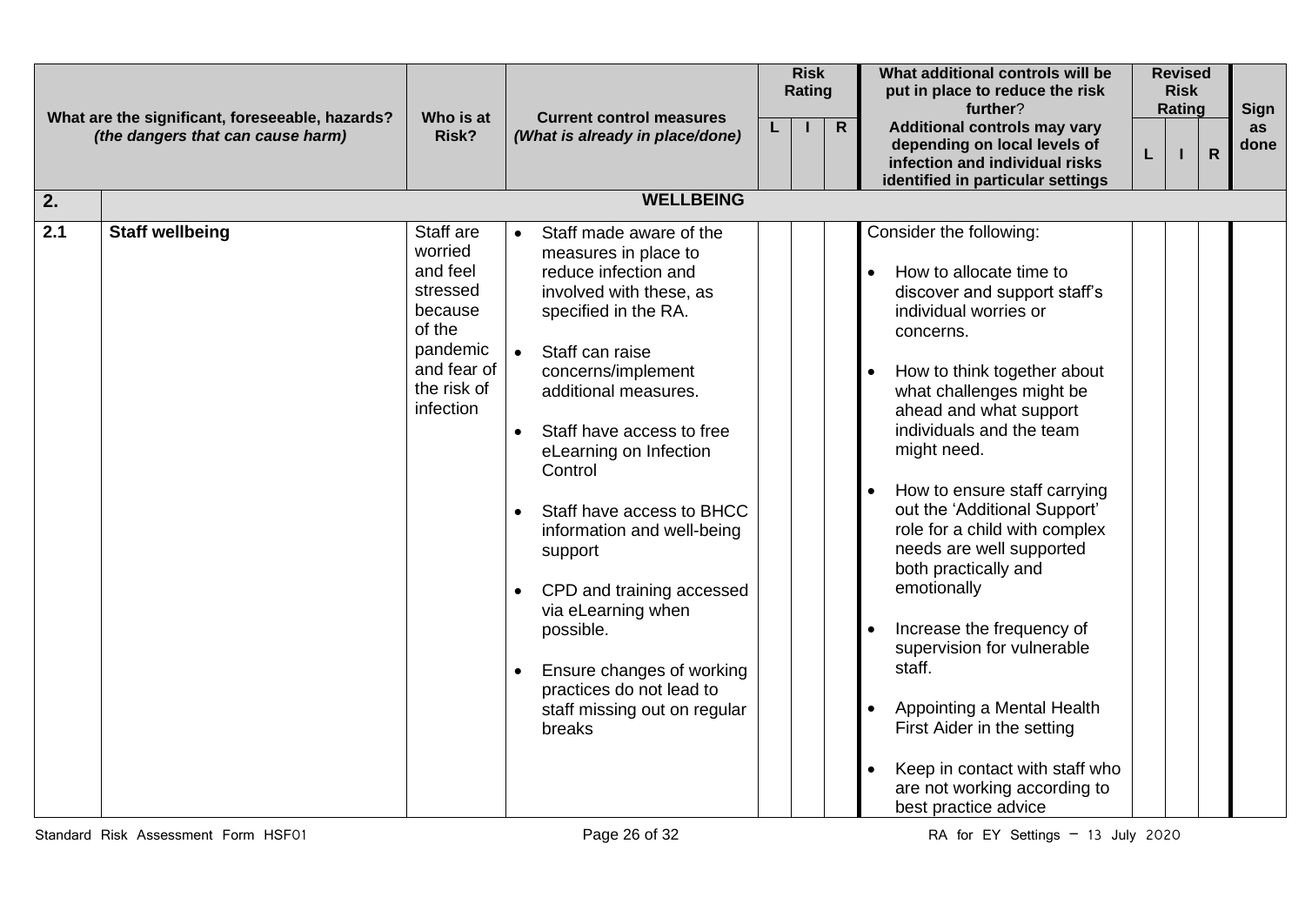|  |  |  |  |  | The government have<br>compiled a list of mental<br>health resources for staff,<br>parents, carers and children:<br>https://dfemedia.blog.gov.uk/2<br>021/02/01/mental-health-<br>resources-for-children-<br>parents-carers-and-school-<br>staff/ |
|--|--|--|--|--|---------------------------------------------------------------------------------------------------------------------------------------------------------------------------------------------------------------------------------------------------|
|--|--|--|--|--|---------------------------------------------------------------------------------------------------------------------------------------------------------------------------------------------------------------------------------------------------|

|     | What are the significant, foreseeable, hazards? |                                                                                         | <b>Current control measures</b><br>Who is at                                                                                                                                                                                                                                                                                                                                                            |    |  | <b>Risk</b><br>Rating |                                                                                                                                                                                                                                                                                                                           |  | What additional controls will be<br>put in place to reduce the risk<br>further? | <b>Revised</b><br><b>Risk</b><br>Rating | Sign |
|-----|-------------------------------------------------|-----------------------------------------------------------------------------------------|---------------------------------------------------------------------------------------------------------------------------------------------------------------------------------------------------------------------------------------------------------------------------------------------------------------------------------------------------------------------------------------------------------|----|--|-----------------------|---------------------------------------------------------------------------------------------------------------------------------------------------------------------------------------------------------------------------------------------------------------------------------------------------------------------------|--|---------------------------------------------------------------------------------|-----------------------------------------|------|
|     | (the dangers that can cause harm)               | Risk?                                                                                   | (What is already in place/done)                                                                                                                                                                                                                                                                                                                                                                         | ч. |  | $\mathsf{R}$          | <b>Additional controls may vary</b><br>depending on local levels of<br>infection and individual risks<br>identified in particular settings                                                                                                                                                                                |  | $\mathsf{R}$                                                                    | as<br>done                              |      |
| 2.3 | <b>Children's wellbeing</b>                     | Children<br>off sick,<br>anxious<br>about<br>returning<br>or impact<br>of Covid -<br>19 | Encourage updates from<br>home, via phone, current<br>online systems or a 'More<br>About Me' form.<br>Find out about each child's<br>experience of lockdown<br>including positives,<br>negatives, any experiences<br>of separation and loss,<br>anxiety about returning,<br>confusion, bereavement.<br>Update information on<br>SEND, health and learning,<br>with high priority given to<br>wellbeing. |    |  |                       | Consider the following:<br>Devising a virtual tour of the<br>setting to share with children<br>and families if needed<br>Conducting a home visit via<br>video link<br>Sending photos of key<br>people, the visual timetable<br>and the altered environment<br>to families for them to talk<br>about before children start |  |                                                                                 |                                         |      |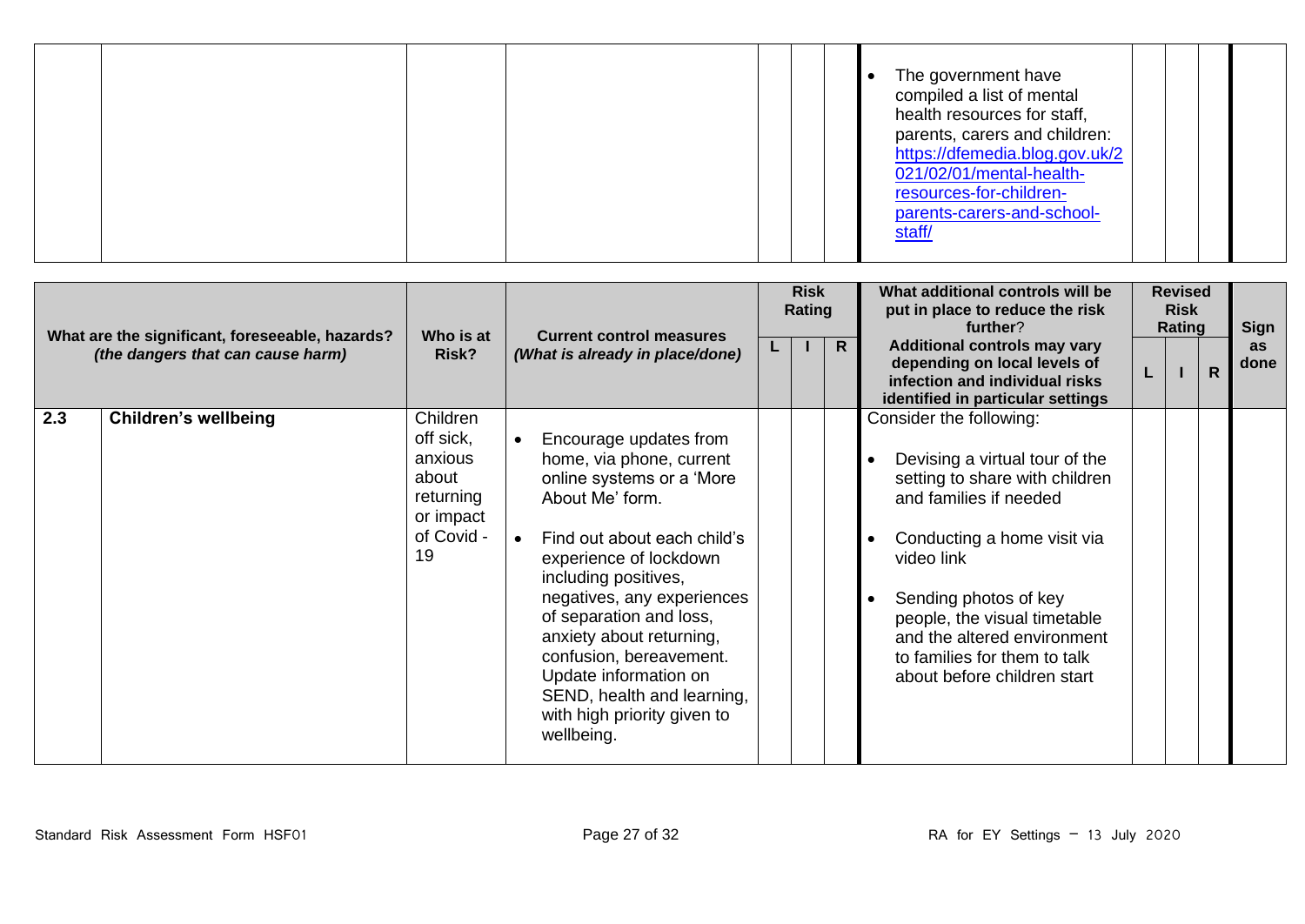| What are the significant, foreseeable, hazards?<br>(the dangers that can cause harm) |                                       | Who is at<br><b>Current control measures</b>                                                                       |                                                                                                                                                                                                                                                                                                                                                                     |  |  | <b>Risk</b><br>Rating | What additional controls will be<br>put in place to reduce the risk<br>further?                                                                                                                                                     |   | <b>Revised</b><br><b>Risk</b><br><b>Rating</b> | <b>Sign</b>    |            |
|--------------------------------------------------------------------------------------|---------------------------------------|--------------------------------------------------------------------------------------------------------------------|---------------------------------------------------------------------------------------------------------------------------------------------------------------------------------------------------------------------------------------------------------------------------------------------------------------------------------------------------------------------|--|--|-----------------------|-------------------------------------------------------------------------------------------------------------------------------------------------------------------------------------------------------------------------------------|---|------------------------------------------------|----------------|------------|
|                                                                                      |                                       | Risk?                                                                                                              | (What is already in place/done)                                                                                                                                                                                                                                                                                                                                     |  |  | $\overline{R}$        | <b>Additional controls may vary</b><br>depending on local levels of<br>infection and individual risks<br>identified in particular settings                                                                                          | L |                                                | $\overline{R}$ | as<br>done |
| 2.3                                                                                  | <b>Children's wellbeing continued</b> | Children<br>anxious<br>about<br>returning<br>or impact<br>of<br>lockdown                                           | Plan for welcoming each<br>child and settling them<br>back personally, linking to<br>specific needs and special<br>interests.<br>Reintroduce the child's Key<br>Person.<br>Use visual timetables to<br>share the new structure<br>and routines.<br>Follow guidance on<br>supporting children's<br>mental health and<br>wellbeing during the<br>coronavirus pandemic |  |  |                       |                                                                                                                                                                                                                                     |   |                                                |                |            |
| $\overline{2.4}$                                                                     | <b>Staff home working</b>             | Staff may<br>be injured<br>as they<br>are not<br>used to<br>working at<br>home and<br>have<br>limited<br>equipment | Ensure that staff have<br>access to DSE equipment<br>if needed, e.g. separate<br>mouse and keyboard for<br>laptop, or chair.                                                                                                                                                                                                                                        |  |  |                       | Consider the following:<br>How staff can access<br>guidance to working from<br>home<br>How to enable regular check-<br>ins with home-working staff.<br>Developing local guidance<br>regarding expectations for<br>working from home |   |                                                |                |            |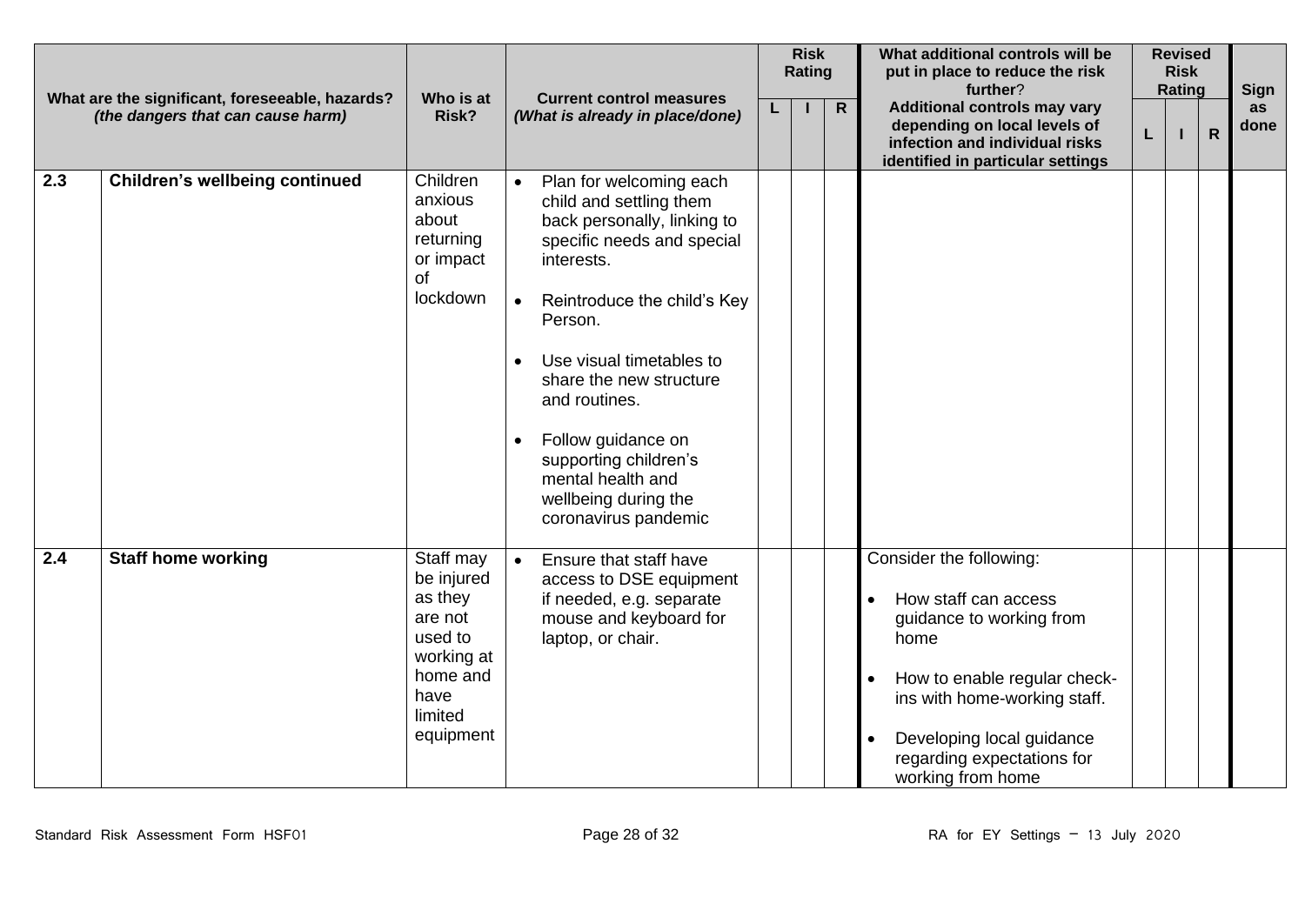| What are the significant, foreseeable, hazards? |                                                                                      | Who is at                                                                                                        | <b>Current control measures</b>                                                                                                                                                                                                                                                                                                                                                                                                                                                    |  | <b>Risk</b><br>Rating |                | What additional controls will be<br>put in place to reduce the risk<br>further?                                                                                          |   | <b>Revised</b><br><b>Risk</b><br>Rating |              | <b>Sign</b>       |
|-------------------------------------------------|--------------------------------------------------------------------------------------|------------------------------------------------------------------------------------------------------------------|------------------------------------------------------------------------------------------------------------------------------------------------------------------------------------------------------------------------------------------------------------------------------------------------------------------------------------------------------------------------------------------------------------------------------------------------------------------------------------|--|-----------------------|----------------|--------------------------------------------------------------------------------------------------------------------------------------------------------------------------|---|-----------------------------------------|--------------|-------------------|
|                                                 | (the dangers that can cause harm)                                                    |                                                                                                                  | Risk?<br>(What is already in place/done)                                                                                                                                                                                                                                                                                                                                                                                                                                           |  |                       | $\overline{R}$ | <b>Additional controls may vary</b><br>depending on local levels of<br>infection and individual risks<br>identified in particular settings                               | L |                                         | $\mathsf{R}$ | <b>as</b><br>done |
| 3.                                              |                                                                                      |                                                                                                                  | <b>COMMUNICATION</b>                                                                                                                                                                                                                                                                                                                                                                                                                                                               |  |                       |                |                                                                                                                                                                          |   |                                         |              |                   |
| 3.1                                             | Staff not up to date with<br><b>PHE/Government/DfE &amp; BHCC</b><br>advice/guidance | Staff or<br>children<br>may risk<br>exposure<br>to virus if<br>staff are<br>not aware<br>of relevant<br>guidance | Managers to read, review<br>and share<br>PHE/DfE/Government<br>information and advice<br>from BHCC ensuring all<br>staff are kept up to date,<br>including emails from the<br>Council & government<br>guidance<br>Designated staff member<br>to check for Government /<br>Council guidance changes<br>daily and notify managers<br>of any significant changes<br>Emergency procedures to<br>be regularly updated and<br>shared with all staff<br>following any updated<br>guidance |  |                       |                | Consider whether any staff<br>$\bullet$<br>members may have language<br>or literacy issues - how will<br>you ensure that key<br>information is shared and<br>understood? |   |                                         |              |                   |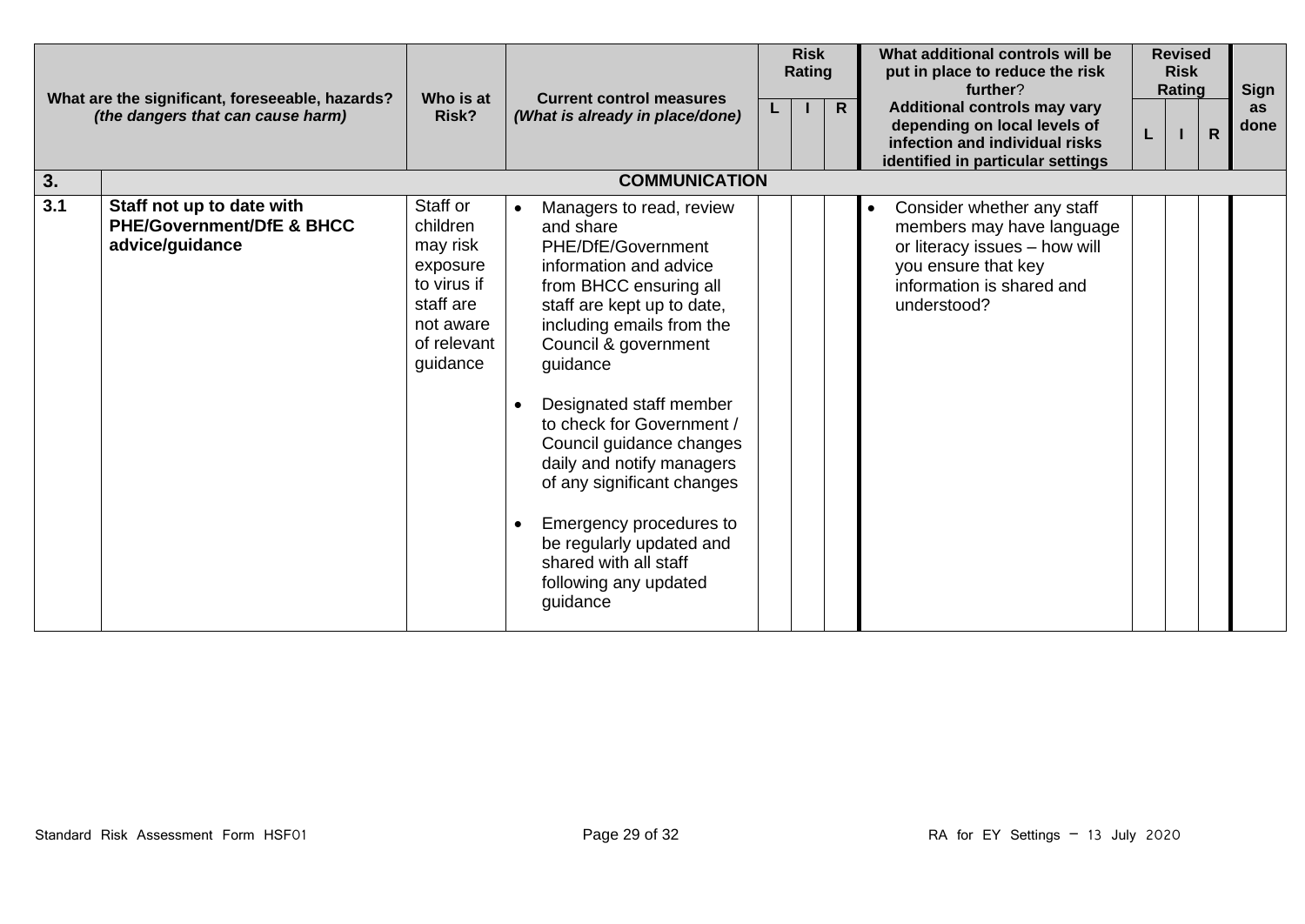| What are the significant, foreseeable, hazards?<br>(the dangers that can cause harm) |                                                                                                                                                                                                             | Who is at                                                                                                        | <b>Current control measures</b> |                                                                                                                                                                                                                                                                                                                          |  |  |              | <b>Risk</b><br>Rating                                                                                                                                                                                                                                                                                                                                                                                         |   | What additional controls will be<br>put in place to reduce the risk<br>further? |              | <b>Revised</b><br><b>Risk</b><br>Rating |  | <b>Sign</b> |
|--------------------------------------------------------------------------------------|-------------------------------------------------------------------------------------------------------------------------------------------------------------------------------------------------------------|------------------------------------------------------------------------------------------------------------------|---------------------------------|--------------------------------------------------------------------------------------------------------------------------------------------------------------------------------------------------------------------------------------------------------------------------------------------------------------------------|--|--|--------------|---------------------------------------------------------------------------------------------------------------------------------------------------------------------------------------------------------------------------------------------------------------------------------------------------------------------------------------------------------------------------------------------------------------|---|---------------------------------------------------------------------------------|--------------|-----------------------------------------|--|-------------|
|                                                                                      |                                                                                                                                                                                                             | Risk?                                                                                                            |                                 | (What is already in place/done)                                                                                                                                                                                                                                                                                          |  |  | $\mathsf{R}$ | <b>Additional controls may vary</b><br>depending on local levels of<br>infection and individual risks<br>identified in particular settings                                                                                                                                                                                                                                                                    | L |                                                                                 | $\mathsf{R}$ | as<br>done                              |  |             |
| 3.1                                                                                  | Staff not up to date with<br><b>PHE/Government/DfE &amp; BHCC</b><br>advice/guidance continued                                                                                                              | Staff or<br>children<br>may risk<br>exposure<br>to virus if<br>staff are<br>not aware<br>of relevant<br>guidance |                                 | Agreed methods of<br>communication $-$ e.g.<br>email, WhatsApp groups,<br>website, staff contact<br>numbers, text alerts, line<br>manager contact and<br>support etc.<br>All staff to ensure that the<br>school have an up to date<br>mobile number<br>Managers have updated<br>contact list for all members<br>of staff |  |  |              |                                                                                                                                                                                                                                                                                                                                                                                                               |   |                                                                                 |              |                                         |  |             |
| 4.                                                                                   |                                                                                                                                                                                                             |                                                                                                                  |                                 | <b>STAFFING</b>                                                                                                                                                                                                                                                                                                          |  |  |              |                                                                                                                                                                                                                                                                                                                                                                                                               |   |                                                                                 |              |                                         |  |             |
| 4.1                                                                                  | <b>Reduced staffing</b><br>structure/insufficient supervision<br>ratios/trained paediatric first<br>aiders/ qualified staff to work with<br>children with complex<br>behavioural/medical/emotional<br>needs | Children<br>may risk<br>injury.<br>Staff at<br>work may<br>suffer<br>increased<br>stress                         |                                 | Staff to notify manager as<br>early as possible if they or<br>any member of their<br>household are presenting<br>Covid-19 symptoms and to<br>follow NHS/111<br>isolation/medical advice.                                                                                                                                 |  |  |              | If high levels of workforce<br>absence means that setting<br>needs to restrict attendance<br>(for example, where a setting<br>is oversubscribed, or unable<br>to operate at full capacity)<br>priority is given to children of<br>critical workers and<br>vulnerable children; then 3<br>and 4 year-olds, in particular<br>those who will be transitioning<br>to Reception; followed by<br>younger age groups |   |                                                                                 |              |                                         |  |             |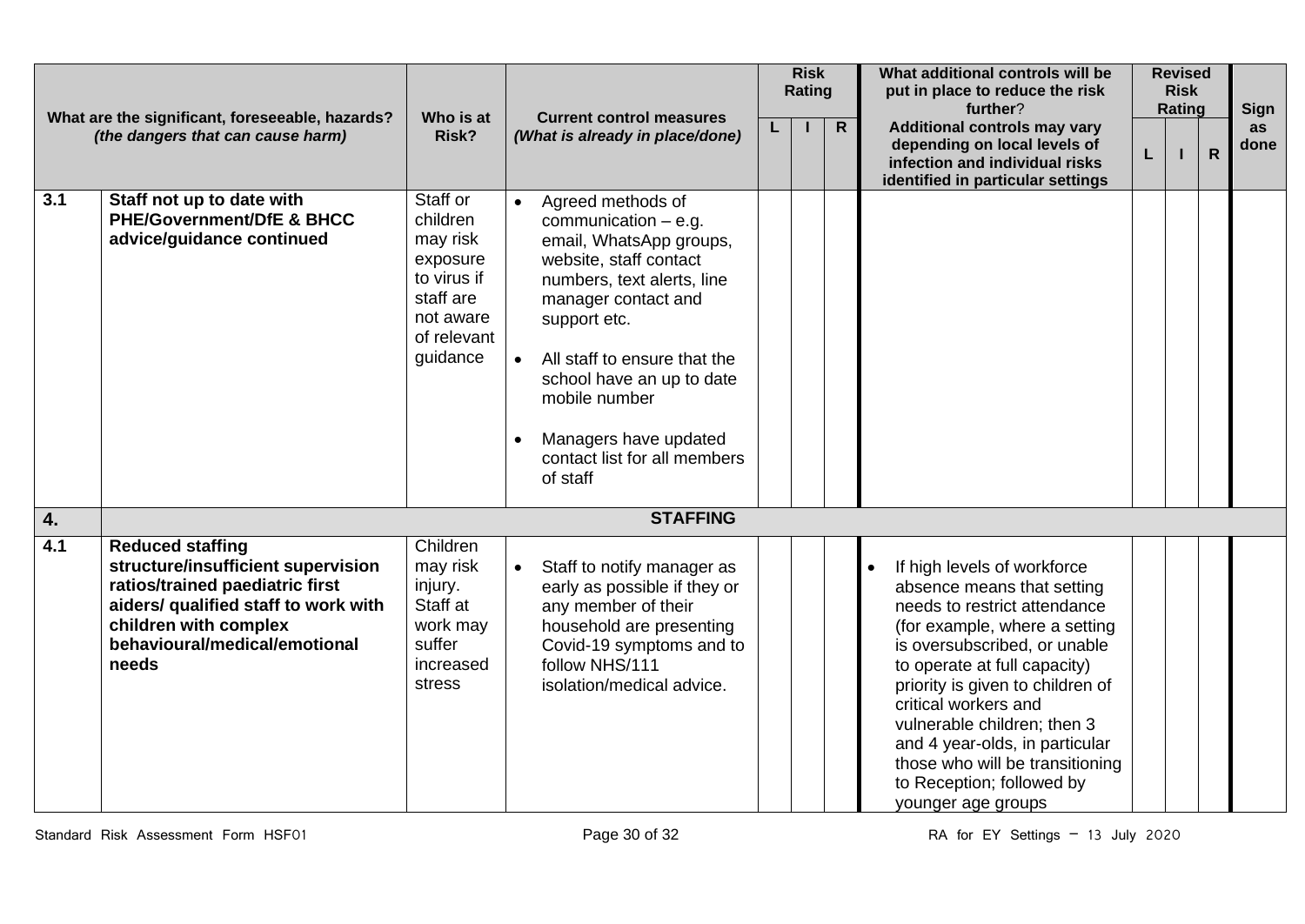|                                                                                      |                                                                                          |                                                                                                                                                                                                                                                                                                                                                                                                                                                                                                                                                                                      | <b>Risk</b><br>Rating |  |              | What additional controls will be<br>put in place to reduce the risk<br>further?                                                            |    | <b>Revised</b><br><b>Risk</b><br>Rating |              | Sign       |  |
|--------------------------------------------------------------------------------------|------------------------------------------------------------------------------------------|--------------------------------------------------------------------------------------------------------------------------------------------------------------------------------------------------------------------------------------------------------------------------------------------------------------------------------------------------------------------------------------------------------------------------------------------------------------------------------------------------------------------------------------------------------------------------------------|-----------------------|--|--------------|--------------------------------------------------------------------------------------------------------------------------------------------|----|-----------------------------------------|--------------|------------|--|
| What are the significant, foreseeable, hazards?<br>(the dangers that can cause harm) | Who is at<br>Risk?                                                                       | <b>Current control measures</b><br>(What is already in place/done)                                                                                                                                                                                                                                                                                                                                                                                                                                                                                                                   |                       |  | $\mathsf{R}$ | <b>Additional controls may vary</b><br>depending on local levels of<br>infection and individual risks<br>identified in particular settings | L. |                                         | $\mathsf{R}$ | as<br>done |  |
| 4.1                                                                                  | Children<br>may risk<br>injury.<br>Staff at<br>work may<br>suffer<br>increased<br>stress | Manager to establish daily<br>supervision levels and to<br>ensure staffing<br>requirements are met.<br>Inform Ofsted and the<br><b>Family Information Service</b><br>if the setting needs to<br>close.<br>Manager to ensure that<br>there are adequate<br>paediatric first aiders in-line<br>with HSE guidance,<br>certificates extension<br>periods and changes to<br>paediatric first aid<br>requirements under EYFS.<br>See Paediatric First Aid<br>risk assessment for further<br>guidance<br>Ensure trained staff<br>available to support<br>children with additional<br>needs. |                       |  |              |                                                                                                                                            |    |                                         |              |            |  |